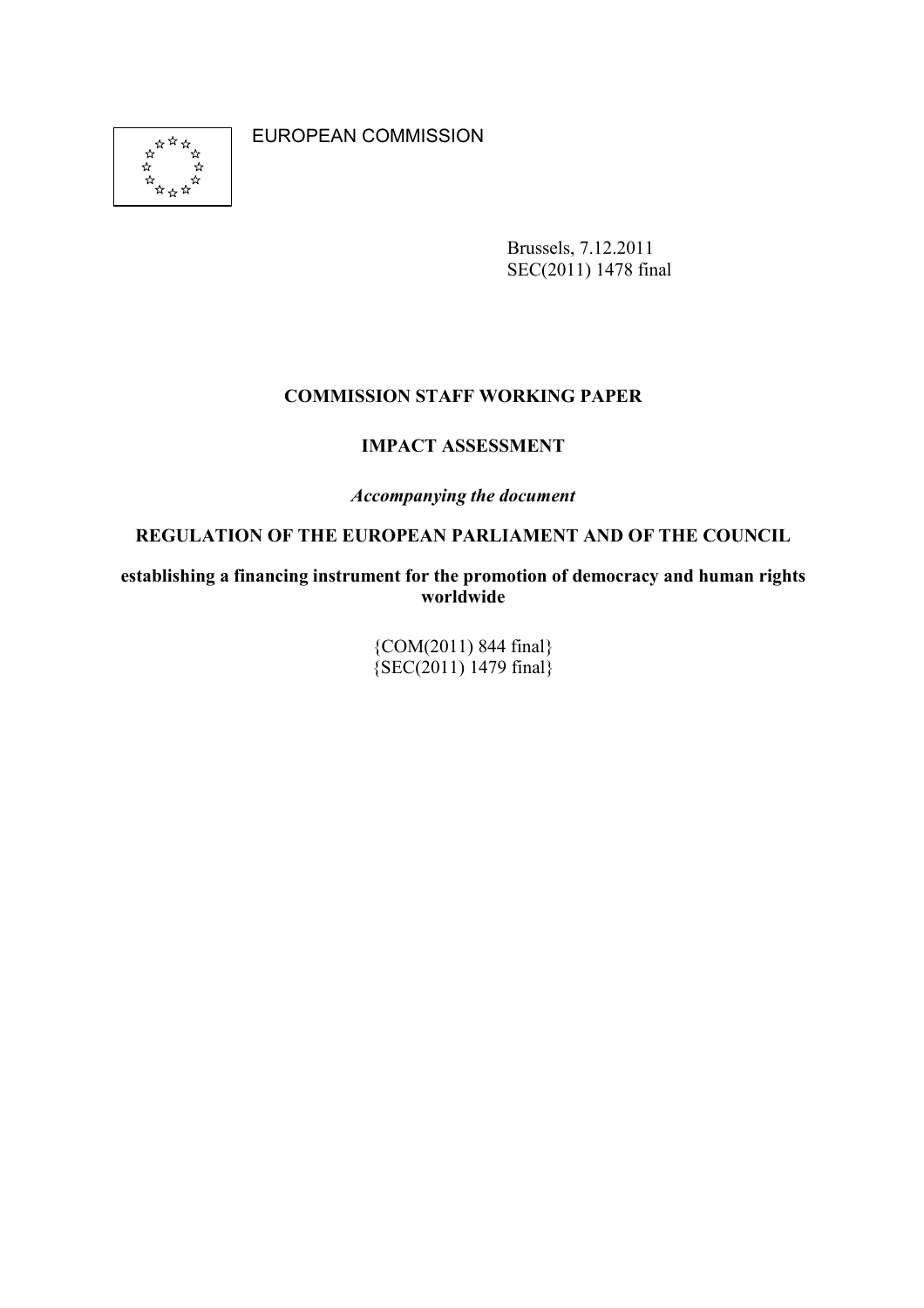#### **1. PROCEDURAL ISSUES AD COSULTATIO OF ITERESTED PARTIES**

#### 1.1. Organisation and timing

The drafting of the Impact Assessment for the EU external action instruments for the period  $2014-2020$ , including this document<sup>1</sup>, has been coordinated by a **Task Force** composed by services in charge of EU external action and the Legal Service. The **drafting teams**, appointed on 7 June 2011, have duly taken into consideration the consultations, reviews and studies mentioned in Section 2 and have liaised with other Commission services to ensure consistency with other EU policies. The Task Force has met with the drafting team in charge of this Impact Assessment on 7 June, 30 June, 14 July and 2 and 4 August 2011 for organisational and quality-check purposes.

An **Impact Assessment Steering Group,** composed by the members of the Task Force and representatives of interested Directorates General and the Secretariat General, was launched on 22 June 2011 It has met twice, on 13 and 26 of July 2011. DG DEVCO, BUDG, SG, LS, EAC, FPI and EEAS were particularly involved.

This review of this Impact Assessment by the **Impact Assessment Board** is scheduled on 14 September 2011.

In line with article 27 of the Financial Regulation (Council Regulation (EC, Euratom) No 1605/2002) and article 21 of the Implementing rules of the Financial Regulation (Commission Regulation (EC, Euratom) No 2342/2002), the present impact assessment is the ex-ante evaluation of the European Instrument for Democracy and Human Rights (EIDHR).

#### 1.2. Consultation and expertise (public and internal)

The Commission held a public consultation on future funding for EU external action between 26 November 2010 and 31 January 2011. This process was based on an online questionnaire accompanied by a background paper 'What funding for EU external action after 2013?' prepared by Commission and EEAS services involved*.* The 220 contributions received to the public consultation reflect a broad and diverse spectrum representing the variety of structures, views and traditions characterising the external action community.

A majority of the respondents (around 70%) confirms that EU financial intervention provides a **substantial added value** in the main policy areas supported through EU financial instruments for external action<sup>2</sup>. The criterion of EU added value is put forward by many respondents as the main driver for the future: the EU should exploit its comparative advantage

<sup>1</sup> The instruments are the following: Internal Agreement for the 11<sup>th</sup> European Development Fund, Development Cooperation Instrument, Instrument for Pre-Accession assistance, European Neighbourhood Instrument, Instrument for Stability, Instrument for Nuclear Safety Cooperation, European Instrument for Democracy and Human Rights, Partnership Instrument and the instruments for the EU-Greenland Partnership. The Macro-Financial Assistance instrument, the Common Foreign and Security Policy, the Humanitarian aid instrument and the Civil Protection mechanism are not part of this joint exercise.

 $\overline{\phantom{a}}$  i.e. peace and security, poverty reduction, humanitarian aid, investing in stability and growth in enlargement and neighbourhood countries, tackling global challenges, promoting EU and international standards and values, and supporting growth and competitiveness abroad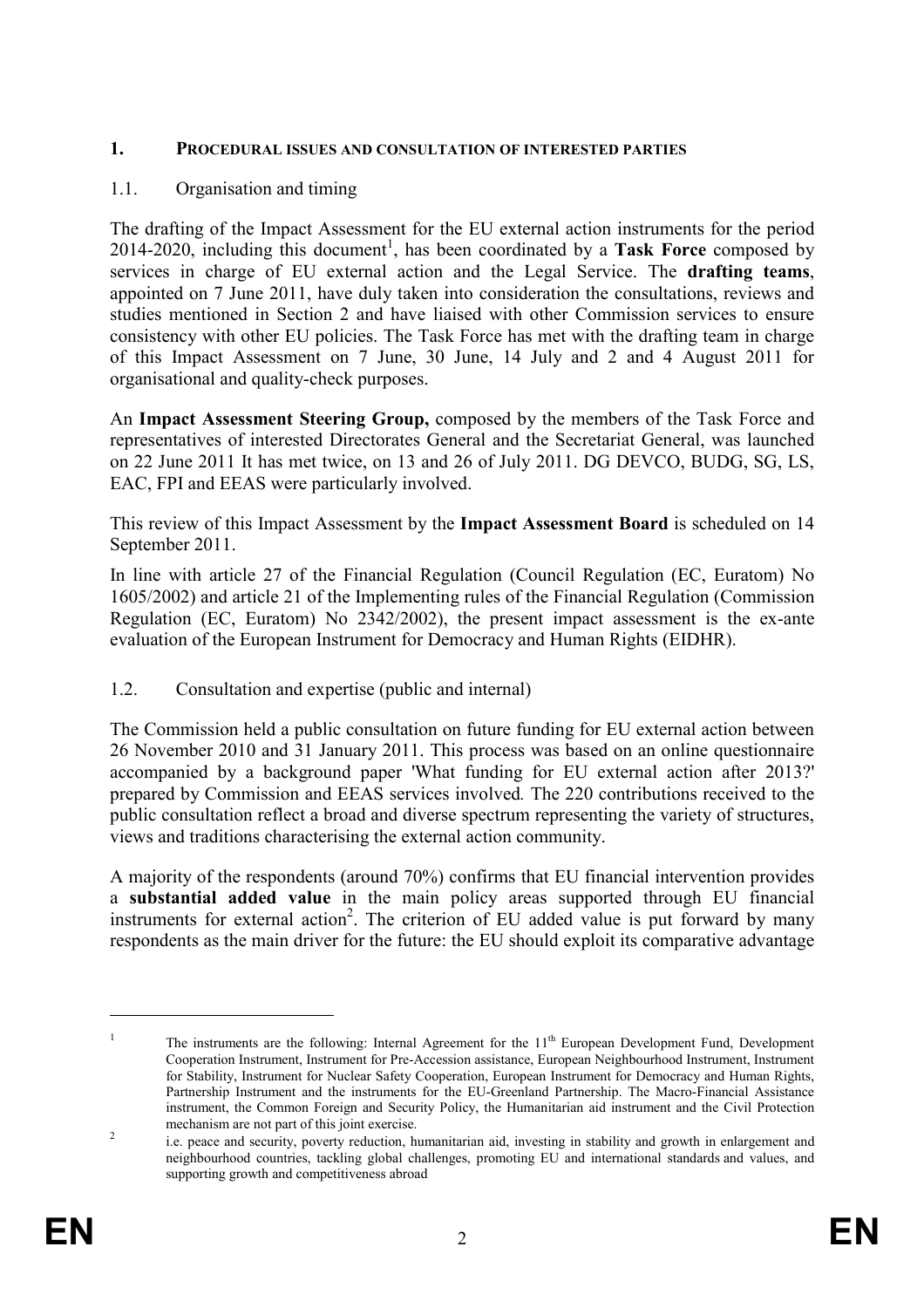linked to its global field presence, its wide-ranging expertise, its supranational nature, its role as facilitator of coordination, and to the economies of scale.

Nearly all respondents (92%) support a **more differentiated approach,** tailored to the situation of the beneficiary country, based on sound criteria and efficient data collection, to be used as a way to increase the impact of EU financial instruments.

Over two thirds of respondents believe that **EU interests are sufficiently taken into account in its external action**, and that the latter should be based to a larger extent on EU values and principles, and on development objectives of the partner countries. Inversely, a minority considers that EU external action should concentrate more on EU's own interests in the global economy, particularly towards emerging economies.

Regarding **simplification of instruments**, as concerns the balance between **geographic and thematic instruments**, opinions are mixed regarding a **review of EU thematic programmes**  and a possible reduction in number; many fear that this could imply a decrease in the overall amount available for thematic action, and rather call for a simplification of the rules governing access and implementation of thematic funding. Several thematic issues are highlighted as important such as the reinforcement of the European Instrument for Democracy and Human Rights, climate financing or the current DCI thematic programmes. **Increased flexibility of the geographic limits of EU instruments** is supported by a significant majority of respondents as a way to respond to interregional challenges.

A majority of respondents agree that **joint programming and co-financing with Member States** can increase the impact and the coherence of EU external action, simplify the delivery of aid and reduce overall transaction costs.

Regarding **like-mindedness and conditionality**, there is wide support among respondents for exploring conditionality based on the beneficiary country's respect for human rights, minorities, good governance and diversity of cultural expressions (78%), or on the quality of its policies and of its ability and willingness to implement sound policies (63%). However, a majority of respondents is critical towards basing external cooperation on the EU's own interests.

A vast majority of respondents support a stronger focus on **monitoring and evaluations systems** in the future instruments and in projects/programmes implementation.

As concerns the means to enhance the **visibility of EU external funding**, a majority of stakeholders support increasing efforts for information and communication activities, in particular in beneficiary countries; however EU visibility appears to be better served by effective policies, strategies and presence in third countries, than by additional spending for communication. The ideas **of reinforcing EU's coordinating role** among other donors and of ensuring that implementing partners give more visibility to EU funding also obtain a strong support from stakeholders.

Various stakeholders consultations on the future pre-accession financial instrument beyond 2013 conducted in early 2011, in particular with Members of the European Parliament's DROI Committee, the five related key networks of NGOs (i.e. HRDN, EPLO, ENOP, ETUC and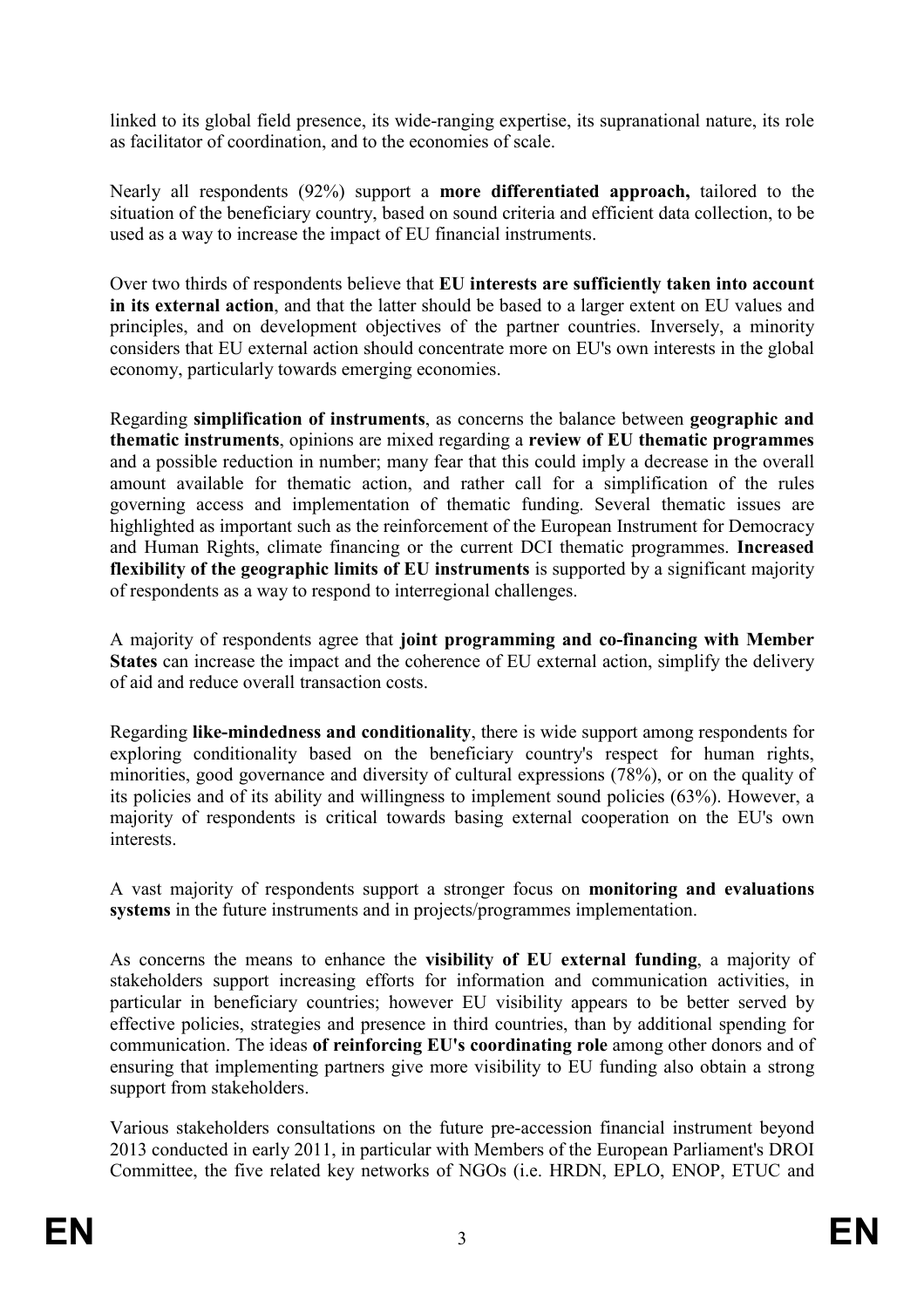CONCORD) **confirmed support for continuity with the current structure of instruments for EU external action**, but with simplified implementing rules, more flexibility and enhanced strategic orientation in the allocation of assistance and generalised multiannual programming.

Regarding EU external action on **human rights and democracy**, all respondents highlighted the need to further promote and support these objectives worldwide both by mainstreaming them within all EU policies and actions and by upholding them in a dedicated, separate but complementary, financial instrument. The European Instrument for Democracy and Human Rights is highly valued and all stakeholders asked the EU to enhance its potential, safeguard its added value and further develop its speed of delivery, in particular for the most difficult and urgent cases

# 1.3. Impact Assessment Board

The Impact Assessment Board (IAB) met on the 14 September 2011 and requested further clarifications, references and evidences supporting the various analysis and options put forward to the decision makers. These additions have been added to the Impact Assessment.

### 2. **PROBLEM DEFINITION**

"Humanity will not enjoy security without development, it will not enjoy development without security, and it will not enjoy either without respect for human rights"<sup>3</sup>.

2.1. The problem requiring action and the scope of the instrument regulation

# *Definition*

Human rights are universal and indivisible. The European Union therefore actively promotes and defends them both within its borders and in its relations with third countries, living up to its commitments under the EU Fundamental Rights Charter and the Universal Declaration of Human Rights<sup>4</sup>. Article 21 of the Treaty on European Union<sup>5</sup> explicitly states that "the Union's action on the international scene shall be guided by the principles which have inspired its own creation, development and enlargement, and which it seeks to advance in the wider world: democracy, the rule of law, the universality and indivisibility of human rights and fundamental freedoms, respect for human dignity, the principles of equality and solidarity, and respect for the principles of the United Nations Charter and international law."

Since the fall of the Berlin Wall, the comprehensive package of EU instruments dedicated to the implementation of the Union' external action<sup>6</sup> has always comprised a specific financing instrument to support the EU's ambition and interest in advocating universal respect for and observance of human rights and fundamental freedoms worldwide.

<sup>3</sup> UN report « in larger freedom », by UNSG K. Annan 21 March 2005

<sup>4</sup> UN General Assembly Resolution 217 A (III) of 10 December 1948

<sup>5</sup> Title V / Chapter 1 - General provisions on the Union's external action.-

<sup>6</sup> European Initiative for Democracy and Human Rights (1996-2000)(2000-2006), European Instrument for Democracy and Human Rights (2007-2013)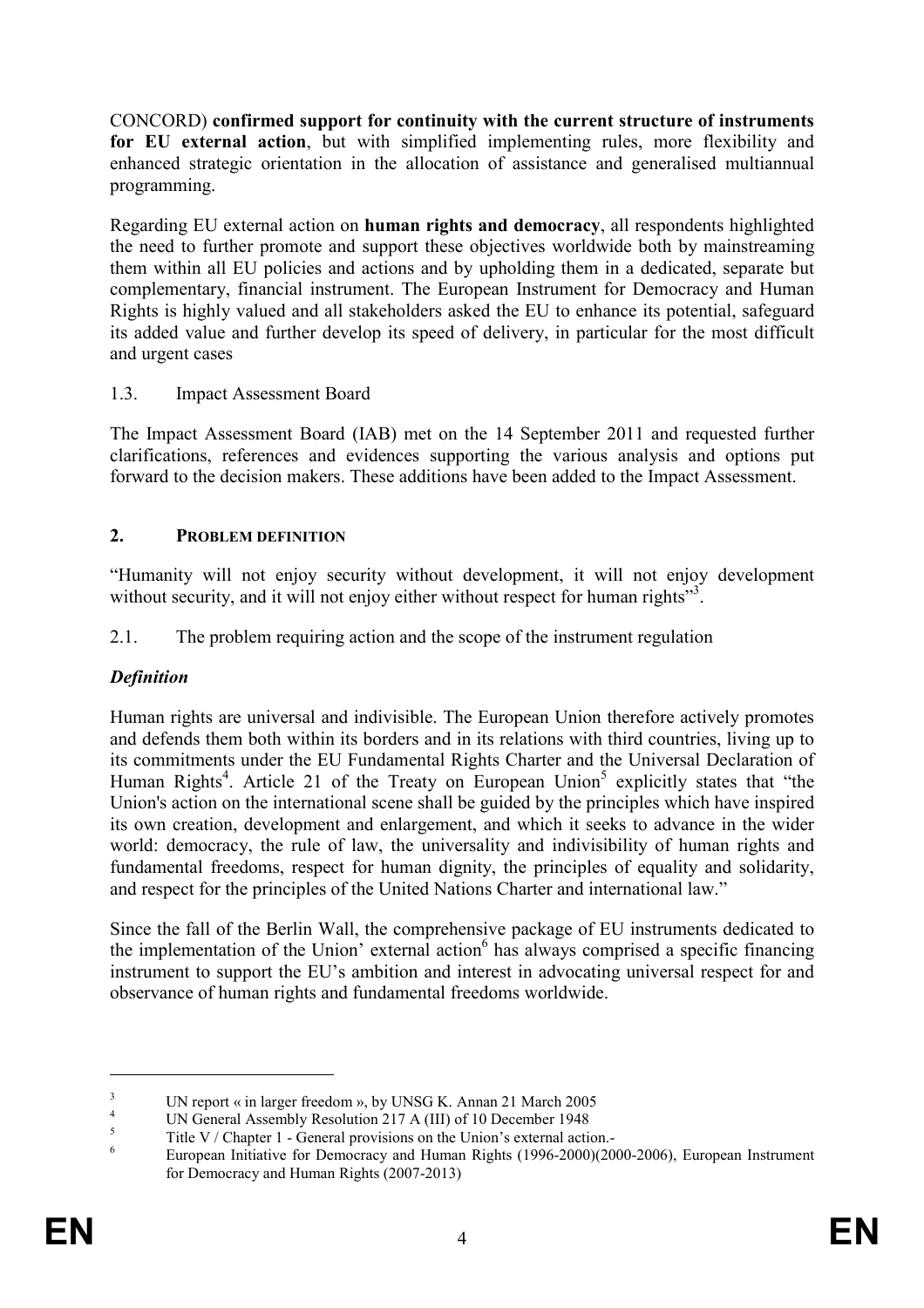In following up its predecessor, the European Initiative for Democracy and Human Rights, launched in 2006, the European Instrument for Democracy and Human Rights (EIDHR) is a unique expression of this strong EU commitment to democracy and human rights reflecting its own core values and founding principles, as well as those underlying the international legal order.

The EIDHR inserts itself in, and operationally complements, the wide-ranging EU box of tools supporting and promoting democracy and human rights worldwide, including through diplomatic dialogues and consultations, multilateral action in the UN, the Council of Europe or OSCE, public statements and declarations, Council guidelines on human rights, restrictive and other legal measures, or human rights clauses in agreements with third countries.

### *Evolution of the context*

While in recent years a number of countries have moved towards more open societies, fairer electoral processes and greater commitment to respect for human rights, multiple challenges remain. Many countries are still autocracies or de facto dictatorships where basic rights and freedoms are systematically violated and repressed. Elsewhere, despite electoral processes and some political competition, power holders revert to repression of dissent and opposition voices and legal and administrative restrictions are being incrementally used to reduce the space for democracy and civil society in a worrying manner. Furthermore, certain regimes violate the rights to freedom of expression by arbitrarily depriving or disrupting their citizen's access to IT means of communication for political purposes.

Challenges to freedom of expression and media pluralism are still very frequent and include: political interference, economic challenges including issues of ownership and competition, harassment, including violence against journalists, considering defamation as a criminal offence.

Moreover, the existence in many continents of long-standing internal or cross-border conflicts or of structurally failed states continues to generate serious human rights violations. Foremost, however, the need and interest to back up emerging democracies, in particular in the wake of the Arab Spring, makes comprehensive support to democracy and human rights an essential part of the EU's response to the international challenges in the period 2014-2020.

The European Consensus on Development<sup>7</sup> also reaffirms that promotion of respect for human rights and fundamental freedoms is a common value in the EU vision of development. It stipulates that the promotion of democracy, human rights, good governance and respect for international law, with special attention given to transparency and anti-corruption, is a clear added value and a comparative advantage for the EU.

The recent review of the European Neighbourhood Policy underlines that a functioning democracy, respect for human rights and the rule of law are fundamental pillars of the EU partnership with its neighbours. It confirms the EU's commitment to provide greater support to partners engaged in building deep and sustainable democracy – the kind that lasts because partner governments are committed to holding regular democratic elections and to guarantee

<sup>7</sup> Joint Declaration by the Council and the representatives of the governments of the Member States meeting within the Council, the European Parliament and the Commission on the development policy of the European union entitled " The European Consensus" – Official Journal C 46 of 24.2.2006.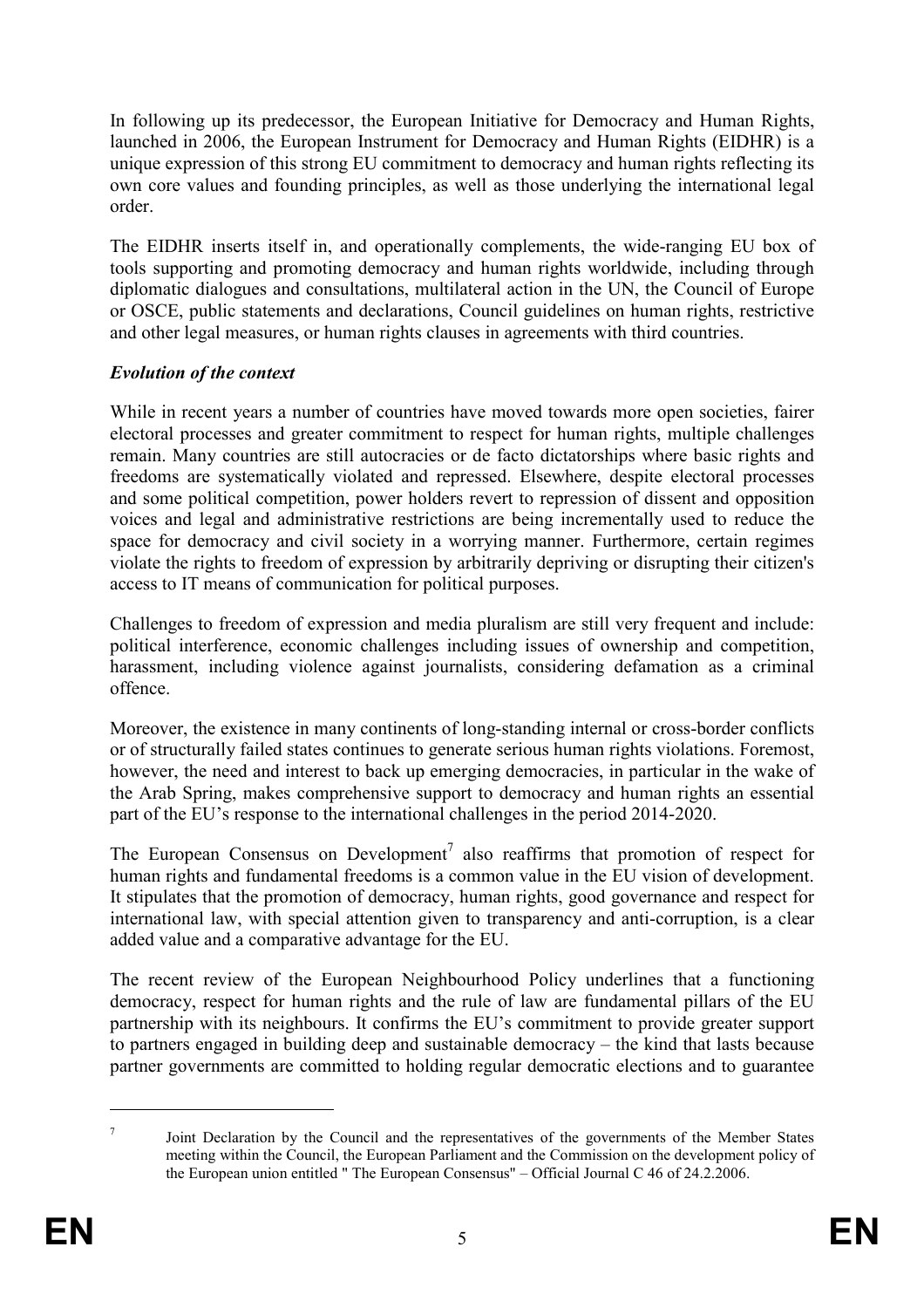the freedoms of association, assembly and expression, including free media, and the rights to receive impartial justice from independent judges, security from democratically accountable police and armed forces, access to a competent and non-corrupt civil service — and other fundamental rights such as freedom of thought, conscience and religion or belief<sup>8</sup>.

# *Scope of the Instrument*

Democracy and Human Rights are inextricably linked. The fundamental freedoms of expression and association are the preconditions for political pluralism and true democratic process, whereas democratic control and separation of powers are essential to sustain an independent judiciary and the rule of law, which in turn are required for effective protection of human rights<sup>9</sup>. Only in a democracy can individuals fully realize their human rights; only when human rights are respected can democracy flourish $10$ .

It is therefore deemed essential that the future instrument keeps a large scope encompassing the existing wide array of activities of advocacy, core support and field operations supporting all fundamental rights inherent in democracy and other human rights. It is a guarantee for policy rationality, comprehensiveness of approach, coherence of operations and economies of scale.

The scope of the EIDHR covers five objectives since 2007:

- Enhancing respect for human rights and fundamental freedoms in countries where they are most at risk;
- Strengthening the role of civil society in promoting human rights and democratic reform, in supporting the peaceful conciliation of group interests and, in consolidating political participation and representation;
- Supporting actions on human rights and democracy issues in areas covered by EU Guidelines, including on human rights dialogues, on human rights defenders, on the death penalty, on torture, on children and armed conflict, on the rights of the child, on violence against women and girls and combating all forms of discrimination against them, on International Humanitarian Law and on possible future guidelines;
- Supporting and strengthening the international and regional framework for the protection and promotion of human rights, justice, the rule of law and the promotion of democracy;
- Building confidence in and enhancing the reliability and transparency of democratic electoral processes, in particular through election observation.

<sup>8</sup> Communication "A New Response to a Changing Neighborhood" of 25/05/2011, COM(2011) 303

<sup>9</sup> Regulation (EC) No 1889/2006 of the European Parliament and of the Council of 20 December 2006 on establishing a financing instrument for the promotion of democracy and human rights worldwide - OJEU L 386/1- Whereas (8)

<sup>&</sup>lt;sup>10</sup> EU Agenda for Action on Democracy Support in EU External Relations, adopted as annex of the Council conclusions on Democracy Support in the EU's External Relations, 17 November 2009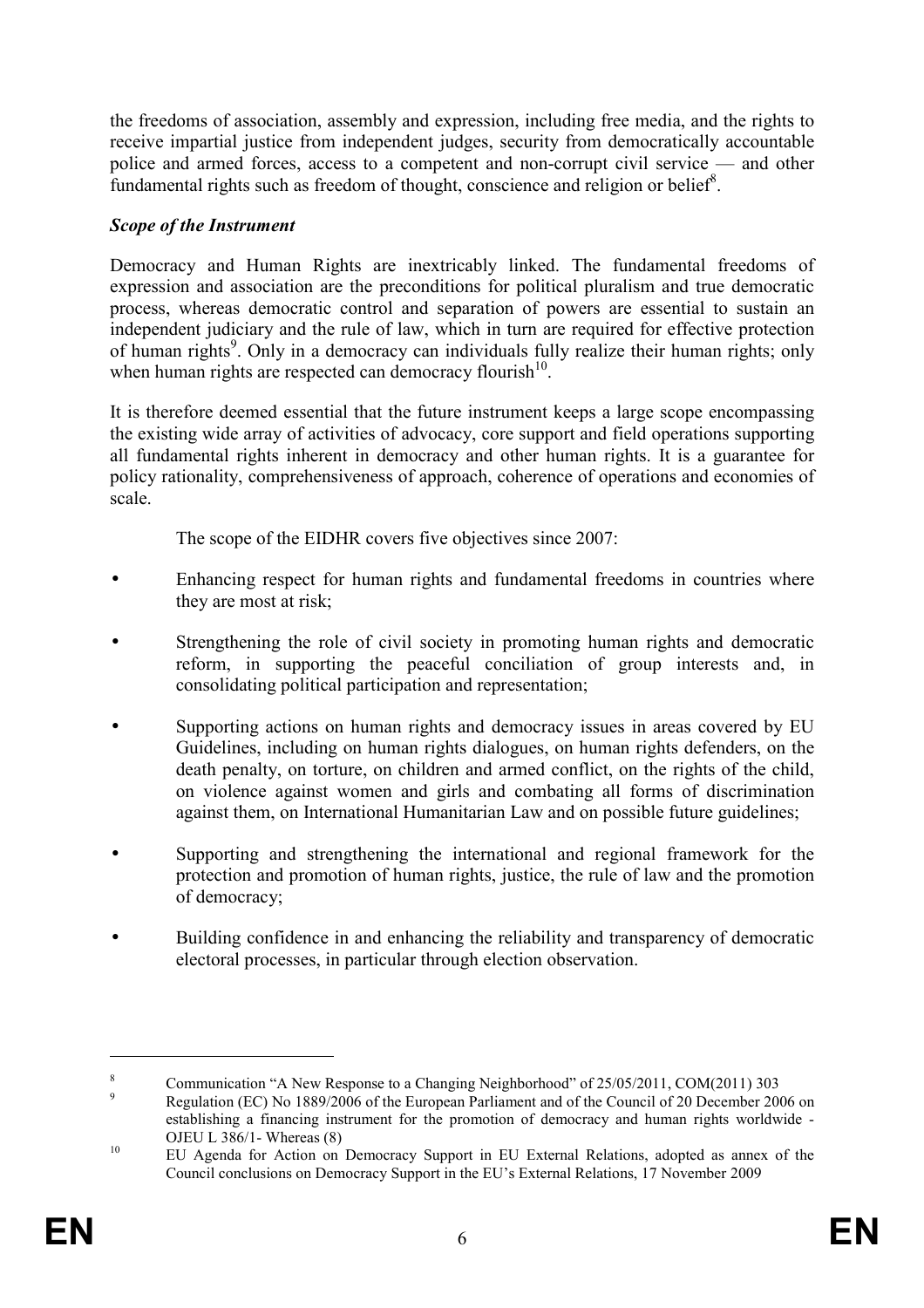The response strategy<sup>11</sup> under the EIDHR builds on working predominantly with and through civil society organizations, aimed at defending the fundamental freedoms which form the basis for all democratic processes and helping civil society to become an effective force for political reform and defense of human rights. In this way, it complements the new generation of geographical programmes, which increasingly mainstream democracy and human rights, though focusing primarily on public institution-building.

### *A growing number of projects and requests for more*

In total, between 2007 and 2011, more than 1600 EIDHR projects have been launched and are presently operating on the ground. The Instrument is encountering an ever growing interest and demand.

In 2010 only, 512 contracts opening projects in the field were signed. The country based support scheme has increased from  $\epsilon$  31 million in 2007 to  $\epsilon$  67 million in 2010 and from being used by 45 delegations in 2007 to 81 delegations in 2011. Since 2007, 162 calls for proposals have been launched and concluded. 3012 concept notes were analyzed, including 1279 for the sole objective of addressing the countries and situations most at risk.

Since 2007, 41 EU Election Observation Missions (EU EOM) were deployed in nearly all continents and more than fifty election related missions have taken place, including technical assessment missions. Indeed, the EU received more invitations to observe elections than it had the means to accept and carry out and therefore was unable to observe all elections that could have merited observation.

EIDHR Partners are 90 % Civil Society Organisations (CSOs) and 10% International Organisations. In 2009-2010 more than 900 CSOs were awarded projects for more than  $\epsilon$  240 million.

A sample of projects and results are described in annex of this Impact Assessment.

2.2. Review of evaluation reports

There was no evaluation of the Instrument as a whole. Nevertheless, several evaluations were conducted to assess the global and local impact of the EIDHR. They form a good basis for an aggregated evaluation of most the EIDHR's components. Evaluations took stock of core thematic activities of the EIDHR such as human right defenders <sup>12</sup>, prevention of torture and support for torture rehabilitation centres<sup>13</sup> or support to the International Criminal Court<sup>14</sup>, as well as EIDHR country based activities such as in Ukraine<sup>15</sup>, Angola<sup>16</sup> or Sri Lanka<sup>17</sup>. Three additional important evaluations are ongoing related to the impacts of the EU's overall human rights policy, the EIDHR Country Based Support Scheme, and the operations related to countries and situations most at risk.

<sup>&</sup>lt;sup>11</sup> Commission Communication of 25 January 2006

<sup>&</sup>lt;sup>12</sup> Evaluation on Human Rights Defender HRD, May 2010 - available at  $\frac{www.eidhr.eu}{u}$ 

<sup>&</sup>lt;sup>13</sup> Evaluation on anti-torture activities, June 2008 – available at [www.eidhr.eu](http://www.eidhr.eu/)

<sup>&</sup>lt;sup>14</sup> Evaluation on the support to the ICC, December 2008 - available at [www.eidhr.eu](http://www.eidhr.eu/)<br>
Evaluation on EUNIP support in Ultrains, Awayst 2006, swallable at www.eidhr.eu

<sup>&</sup>lt;sup>15</sup> Evaluation on EIDHR support in Ukraine, August  $2006 -$  available at [www.eidhr.eu](http://www.eidhr.eu/)

<sup>&</sup>lt;sup>16</sup> Evaluation of EIDHR support in Angola, March 2010 - available at <u>[www.eidhr.eu](http://www.eidhr.eu/)</u>

<sup>17</sup> Mid Term evaluation of EIDRH micro-programme in Sri Lanka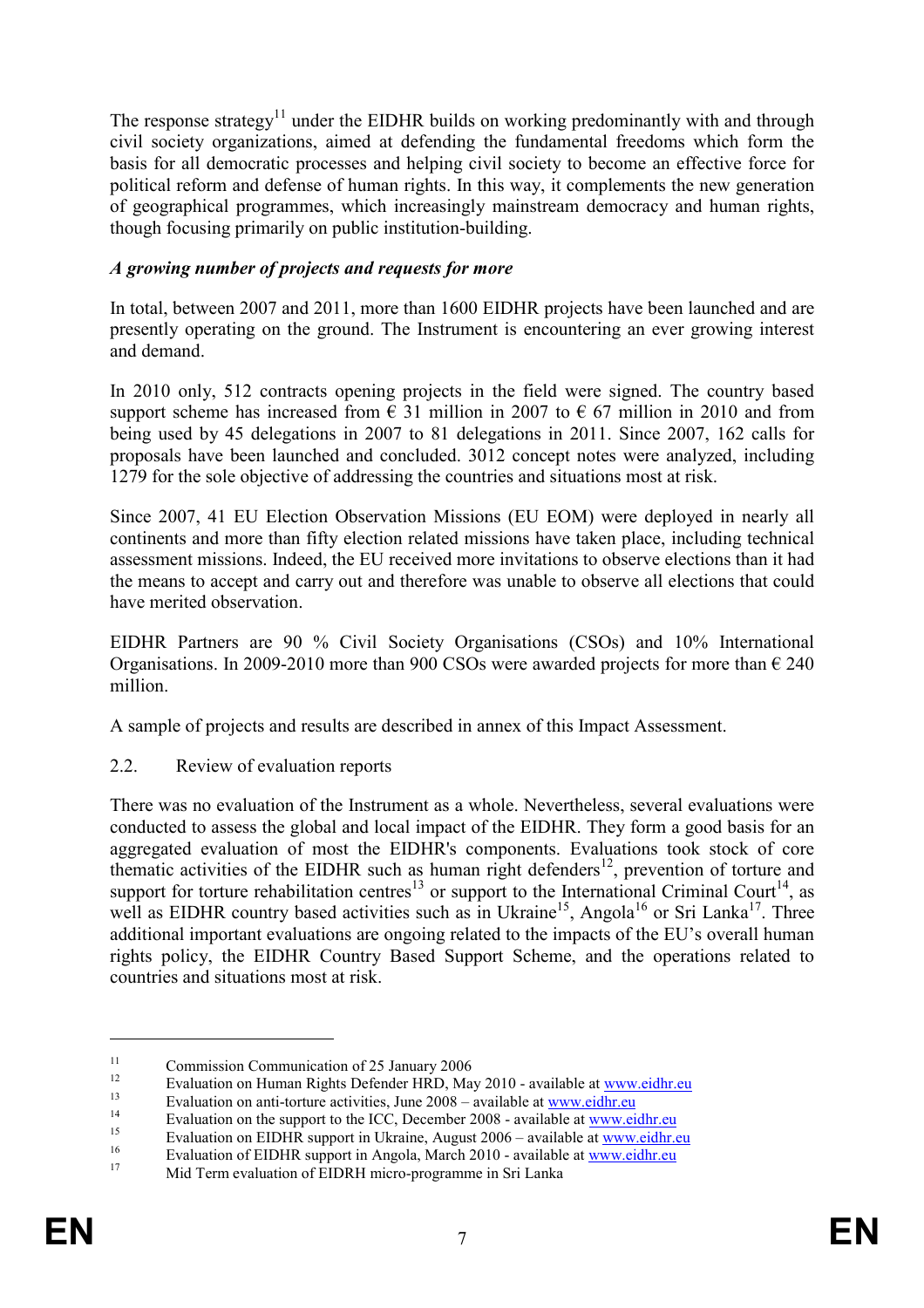While largely positive, these evaluations have led to the identification of necessary improvements that are proposed below.

The mid-term review of the instrument was completed in 2010. It was a stocktaking exercise of delivery with more than 100 local and central calls for proposals 400 worldwide projects, representing more than 300 local civil society projects in 70 third countries, 40 projects in countries and regions where human rights and fundamental freedoms are most at risk, 13 projects on the fight against death penalty, 32 projects on the fight against torture, 11 largescale projects with emergency support mechanisms to support human rights defenders, 5 projects regarding global civil society campaigns in support of the ICC, 20 targeted actions with key international strategic partners (e.g. Council of Europe or UN), support to the Master programme of the European Inter-University Centre for Human Rights and Democratisation (EIUC) and four regional Master programmes on human rights and democratisation in South East Europe, Latin America/Caribbean, Africa and Asia-Pacific.

The review led to the adoption of the second<sup>18</sup> EIDHR strategy paper for 2011-2013<sup>19</sup>. Several lessons learnt have led to the identification of various improvements that are proposed below

It is suggested that the future EIDHR regulation entails a dedicated new Article committing to an evaluation report (by 2017) to assess the achievement of the objectives of the measures adopted on the basis of this Regulation, the efficiency of the use of resources and its European added value, in view of a decision on the renewal, modification or suspension of the measures.

### 2.3. Review of lessons learnt

Reviews and evaluations underlined several strengths

The EIDHR offers independence of action, allowing working *without the need for government consent*, which is a critical feature especially in the sensitive areas of democracy and human rights. Thus, the instrument supports democratic education e.g. at graduate level of future young Belarusian leaders abroad or tries to mitigate unfair criminalization of democratic activists imprisoned for being in the opposition. The defenders of the victims, such as lawyers, have in turn to be defended (through the Human Right Defender system) as they risk imprisonment for taking up the cases of pro-democracy activists or rights defenders.

The EIDHR *offers more flexibility and capacity to respond* to changing circumstances, contrasting with the long-term programming approach of the geographical programmes. Thus, in the context of the evolving Arab Spring, an immediate assistance was made available to the reform committee in Tunisia to design the roadmap for transition and help civil society contribute to the process. The EIDHR will also provide democracy training for political party activists, support free press and independent pluralistic media- both traditional and ICT-based, including censorship-free and undisrupted electronic communications technologies- and support civic education on democracy in Tunisia. The EIDHR might also be available for strengthening the production capacities of media and training of the journalists. In view of the

<sup>&</sup>lt;sup>18</sup> First strategy covered 2007-2010

<sup>19</sup> EIDHR Strategy paper 2011-2013, COM(2010)2432 of the 21.04.2010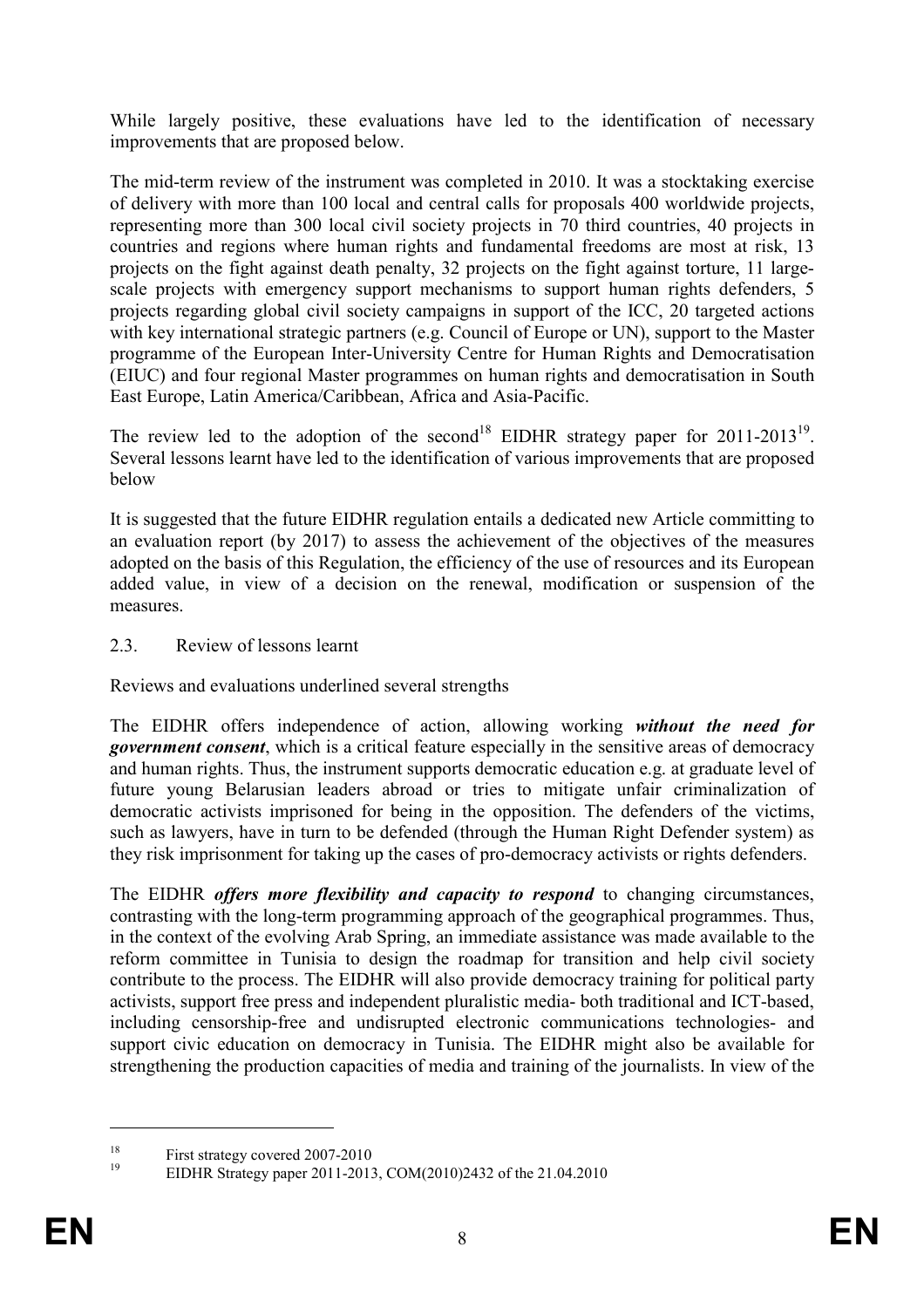upcoming elections, it is providing training to thousands of local observers and will fund the envisaged EU Election Observation Mission.

The EIDHR also *works in the most difficult environments* where basic rights and freedoms are most at risk. In order to protect the physical safety of activists and others whose lives may be seriously endangered, the details of such projects cannot be made public. The European Commission reports on these projects to authorized persons in the Council, the Parliament and the EEAS on a "need to know" basis and may only commend the courage of such dedicated activists.

These difficult cases represent about 20 % of EIDHR activities. Since 2007, the EIDHR supported more than 100 such projects ( $\epsilon$  60 million worth). In particular, supported by its network of Human Rights Defenders (HRD), the EIDHR backed 19 HRD projects ( $\epsilon$  13.5) million worth) in more than 45 countries.

In those contexts, the EIDHR *acts as a breath of fresh air* with most projects focusing on helping the survival of weakened or shattered civil society and media, thereby opening the door to dialogue and change. It offers the chance for democratic education of students and vulnerable groups, often based abroad. It helps the advocacy of civil society and diasporas abroad. Sometimes it simply tries to protect and, if needed, to bring victims of repression out of the country into safety.

The "Jasmine revolution" means that the EIDHR may now reveal its involvement in Tunisia in 2010 where, prior to transition, it supported activities of the Tunisian League of Human Rights (LTDH), the Association of Democratic Women (AFTD), Trade Unions (UGTT), Judges' and Lawyers' Associations and others, which at the time was not authorized in the country. Lack of publicity concerning its involvement at the time could have been interpreted as a lack of responsiveness; in fact, the EIDHR was very active.

Reviews and evaluations have also highlighted four blocks of questions

First, broadly defined objectives and strategies have caused a certain fragmentation of approaches and some lack of legibility of the Instrument, creating risks of duplication, difficulties in measuring the impact of the activities and a certain weakening of the complementarity.

Second, while in the most difficult countries the official project description has often been disguised in more traditional development activities terms to protect the project from a hostile environment, this has sometimes led to EIDHR resources being devoted to "soft" issues, such as health or sanitation, and not the most pressing priorities, thereby creating a risk of being used for non-priority activities in terms of the scope of the instrument. Therefore qualitative supports were established

Third, there is a clear need to *increase the flexibility* of the instrument. This is particularly true for the limited part of the instrument addressing the toughest situations in terms of human rights violations and urgency of cases, for which a system of open calls seems inadequate.

Fourth, the *budget of the EIDHR is too limited* given its vast geographical and thematic scope. The EIDHR is the smallest of the existing EU instruments and only represents 1% of the overall EU Official Development Assistance. The qualitatively acceptable, yet unsatisfied requests received represent 2-3 times more than the current funding capacities allow to cover,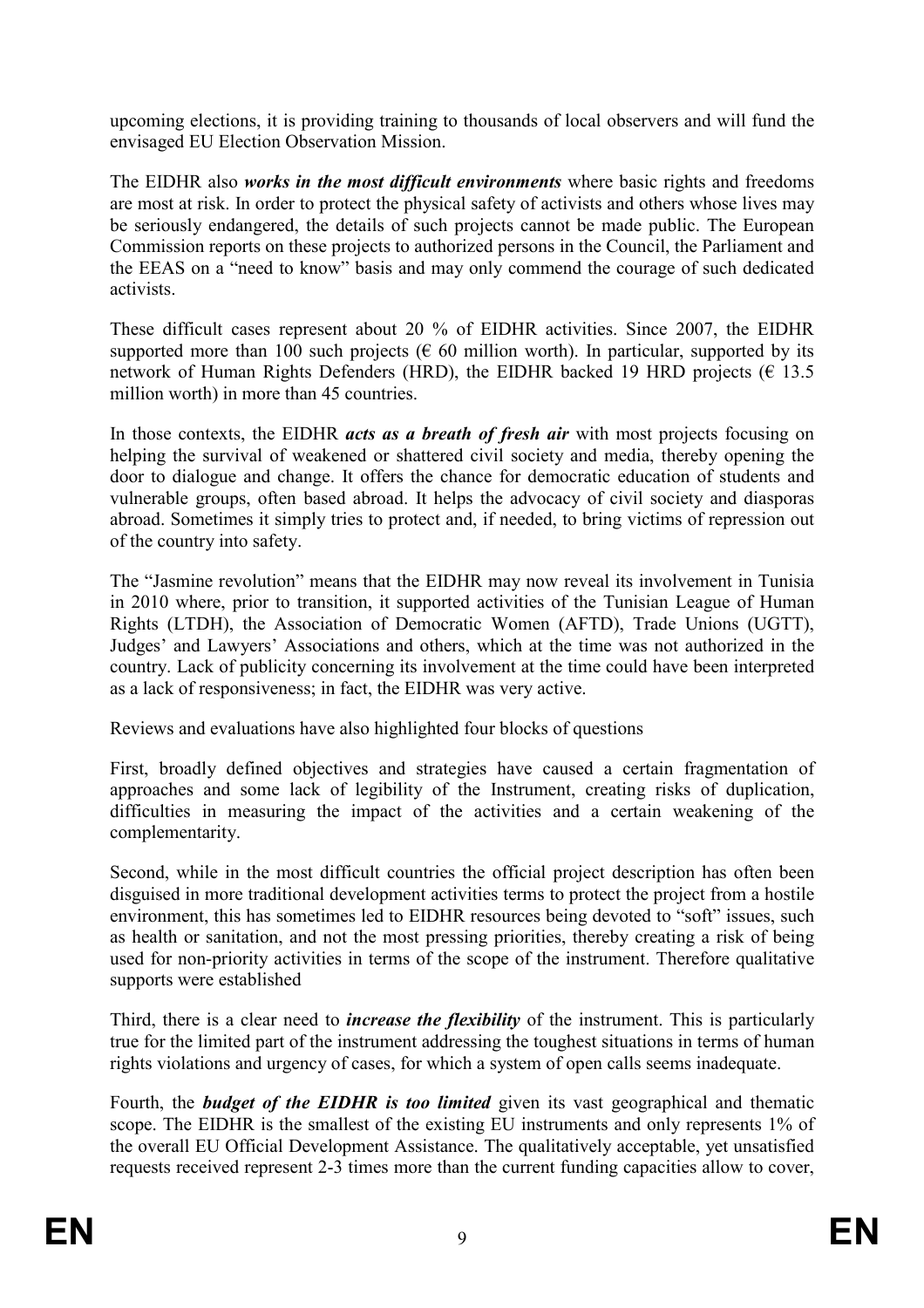proving a high relevant absorption potential. Similarly, more EU Election Observation Missions could be carried out if more funding were available.

2.4. The underlying drivers of the problem

It is essential that the EIDHR keeps its dual capacity (i) on the one hand, to support long term and in depth comprehensive efforts to promote democracy and human rights and (ii) on the other hand, to quickly respond to urgent cases of violations, often in very difficult environments

The European Commission's proposal for the Multiannual Financial Framework, tabled in June, foresees already to mitigate the issue of the currently tight resources for the EIDHR. It proposes a somewhat increased budget allowing to enhance the EU response and to bring it closer to the level of the requests. The potential absorption capacity and the level of good project submissions correspond approximately to 3 times the current available budget ( $\epsilon$  150 million a year). However, a budget increase to such a level ( $\epsilon$  450 million a year) is not deemed feasible in times of austerity. The current Commission proposal aims at reaching a reasonable benchmark of around  $\epsilon$  200 million a year for a total instrument budget of  $\epsilon$  1,400 million over the period 2014-2020 (2011 current prices). This corresponds to a realistic increase (20%). The EIDHR will have conducted an estimated total of 2500 projects between 2007- 2013. Such an increase would allow for an estimated of 3000 additional key projects between 2014- 2020.

# *First driver: lack of focus*

Broadly defined EIDHR objectives and strategies have caused some degree of fragmentation of approaches and some lack of legibility of the Instrument creating risks of duplication, difficulties in measuring its impact and a certain weakening of the complementarity. Some delegations have also used the flexibility of the instrument to deliver developmental projects with only a partial human right component, though sometimes to "disguise" the project in countries with difficult political environments.

While the scope of activities covered by the EIDHR needs to stay large and open, the broad definition of objectives in the current EIDHR regulation allows for a dispersion of efforts and strategies. The effectiveness of the instrument has been negatively affected as a result of not being enough of an enabling tool focused around the main types of activities to be conducted and their enabling environment.

# *Second driver: red tape*

While the results achieved and the important role played by the existing flexibilities is to be commended, one also needs to note that at times the EIDHR's reactivity has been either too slow or achieved at high transaction costs due to red tape. It is therefore important to further increase the flexibility of the instrument in order to enhance its reactivity for though and urgent situations. The length of calls for proposals, from the launch of the call, to the contractualisation of selected beneficiaries of grant, imposed by the steps foreseen in the Financial Regulation, is incompatible with fast delivery. It can indeed take up to 12 months.

While the majority of the activities should remain demand-driven to ensure their feasibility, to avoid "white elephants" and to ensure ownership by the actors, this approach can be sometimes impossible to implement in the most difficult situations. Indeed, as an example,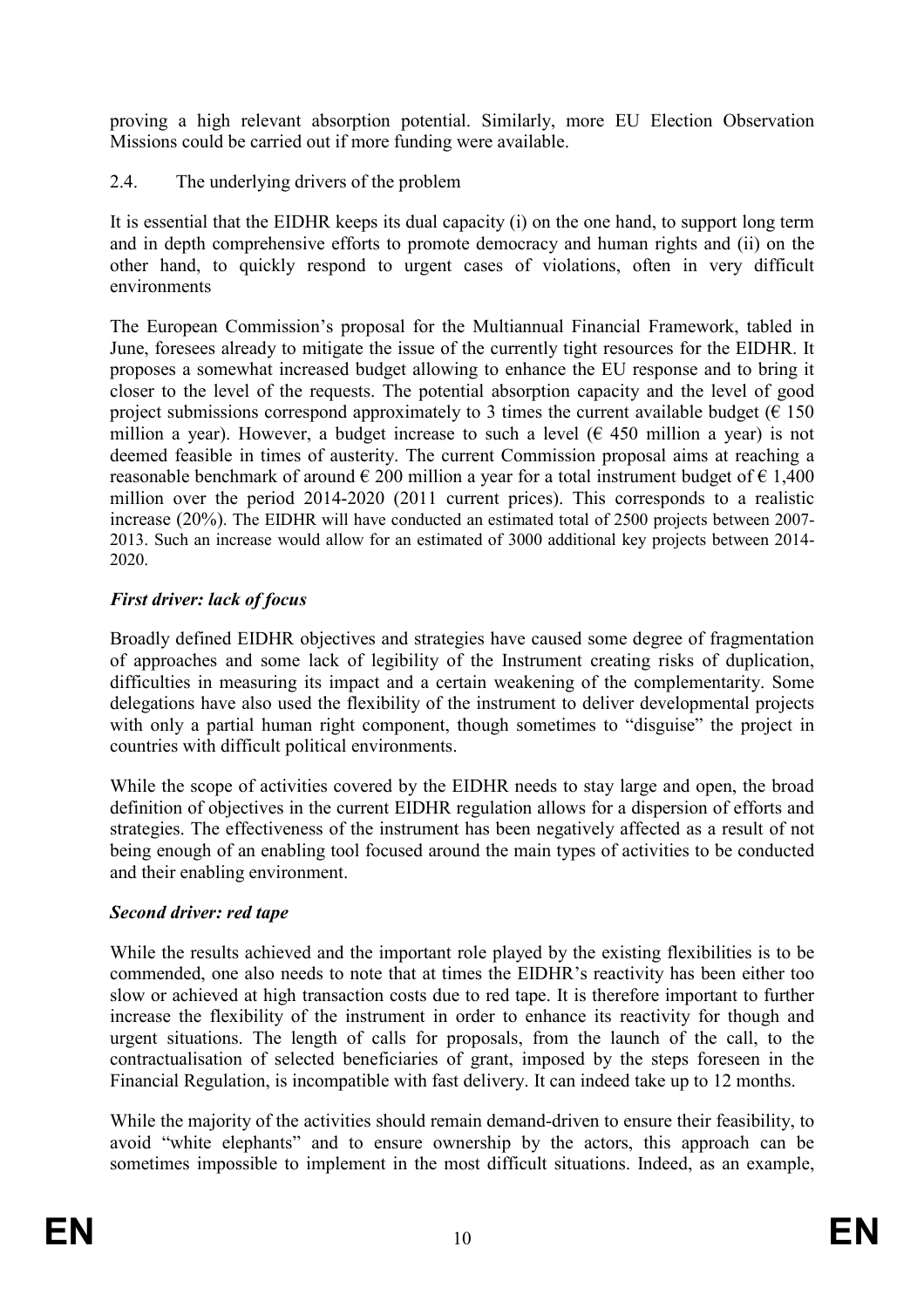one cannot expect threatened and frightened civil society actors that live under immediate pressure to answer public and publicised calls for proposals, which might jeopardise their own safety. As an example, a public call for proposal aiming at the selection of projects to strengthen Human Rights in North Korea cannot take place without serious political risks and risks for the potential beneficiaries. Therefore, the issue of how to bring EIDHR action to bear effectively in the most difficult cases is certainly an area that would justify additional flexibility measures.

The implementation of some procedures, such as call for proposals, also represents transaction costs and administrative burden that should be limited when not necessary or counterproductive to the achievement of the objectives of the instruments.

# 2.5. Legal base for EU action

The legal bases for the instrument are Article 209.1 TFEU (ex 179 EC) and Article 212.2 (ex 181a EC).

In addition, the policy proposed is based on Article 21 of the Treaty on European Union which provides that "the Union's action on the international scene shall be guided by the principles which have inspired its own creation, development and enlargement, and which it seeks to advance in the wider world: democracy, the rule of law, the universality and indivisibility of human rights and fundamental freedoms, respect for human dignity, the principles of equality and solidarity, and respect for the principles of the United Nations Charter and international law."

### 2.6. EU added value

On the background of its own accomplishments in conflict solution, peace building and prosperity creation, the EU would seem to be in an excellent position to deliver on external action, on behalf of and with its Member States, generally enjoying high credibility in the countries where it works in. It is well placed to take on the role of a global leader on behalf of its citizens, in particular in its support and promotion of democracy and human rights. Yet, European added value cannot be reduced to a balance sheet: contributing to peace building worldwide, assisting the world's poorest people and supporting democratisation and human rights respect are indisputable demonstrations of how the EU adds value through its work every day. This is precisely where the priorities of the next financial instruments on EU external action will lie.

With 27 Member States acting within the framework of common policies and strategies, the EU has the critical weight to respond to global challenges, such as fostering the universality of human rights for all people. The EIDHR is actually the only sizable EU instrument to address specifically human rights, and most Member States only have limited funds, in comparison, supporting human rights and democracy related activities.

Due to its large scale the EU can deliver help in the world's most remote areas, where most Member States have little strategic interest, only limited presence and reduced capacity to act. Thanks to EU action in, for example, Fiji, Vanuatu or Timor Leste where recently new funding for stable democracy and sustainable development was provided, aid reaches the people that need it most, but who otherwise would remain without it.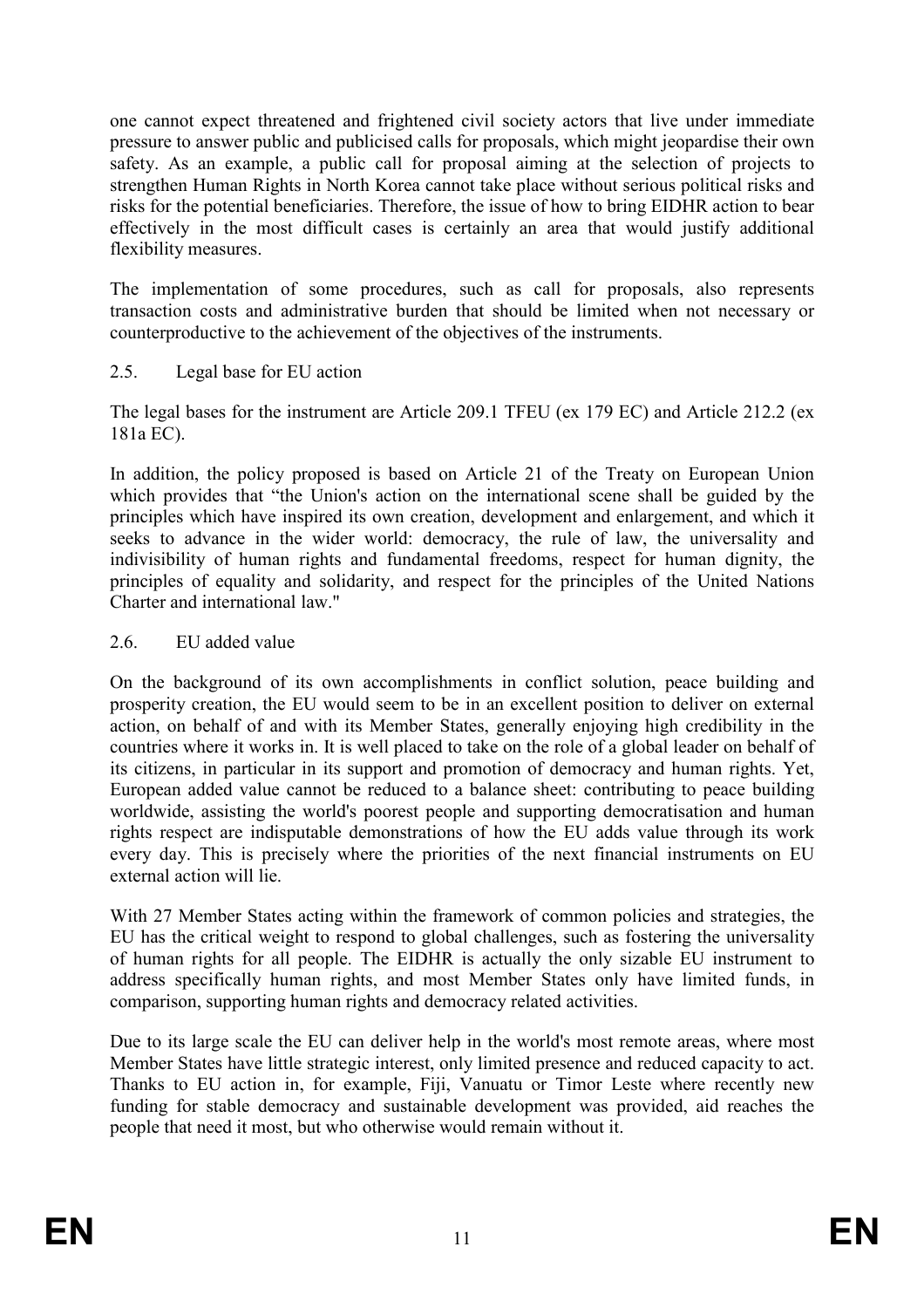At a time of budgetary restrictions, when several MS are compelled to exit entire sectors and countries, the EU continues to be able to play an active role in promoting peace, democracy, solidarity, stability, prosperity and poverty reduction in our immediate neighbourhood and worldwide. In this context, it makes more sense than ever from a purely economic perspective to invest money at EU level where a real difference can be made. In fact, acting through the EU can actually save money for MS. Certain aid effectiveness reforms, especially in terms of division of labour, could add up to potential savings of between 3 and 6 billion a year, according to a recent independent study (*The Benefits of a European Approach, by HTSPE*).

Working with the EU is also cheaper. Administrative costs – estimated at 5.4% on the basis of 2009 data - are lower than the average administrative costs of the principal donors for bilateral aid. The administrative rules that apply are intended to make sure that EU taxpayers' money is properly spent, using strict criteria, which can be monitored.

In addition, the European Commission is one of the most transparent aid bodies in the world. Such transparency is in itself an important tool to ensuring effective value for money. This has been recognised by the organisation "Publish what you Fund" which ranked the European Commission in 4th position (out of 30) in it is first Aid transparency Assessment of donors in February this year. Further improvements are continuing to be made.

In a recent Green Paper consultation carried out to find out views from stakeholders on our development policy, all those who responded agreed on the positive role that the EU played in supporting good governance (including participation of civil society), security, human rights and gender equality.

As an example, for the Arab Spring, and in particular the Libyan crisis, the complementary activities of ECHO, IfS and EIDHR have formed the core of the exemplary civilian pillar of the EU response to humanitarian need (i.e. Echo), crisis (i.e. IfS) and support to democratic transition (i.e. EIDHR).

# **3. OBJECTIVES**

3.1. General objectives of the instrument

The goal pursued by the EIDHR is to contribute to the development and consolidation of democracy and the rule of law and to promoting respect for fundamental freedoms and all human rights, within the overall framework of the EU's policy on development cooperation and economic, financial and technical cooperation with third countries, and consistent with the EU's foreign policy and external action as a whole. This objective is to be maintained.

3.2. Specific objectives of the revision

First, it is important to note upfront that this proposal for the revision of the EIDHR is based on the premise of *keeping the existing efficient principles* that are key to ensure the reality of the EIDHR mandate and its added value:

• To maintain a separate, stand-alone instrument that acts in complementarity with other instruments which mainstream human rights (i.e. focus on human rights defenders and most difficult environments)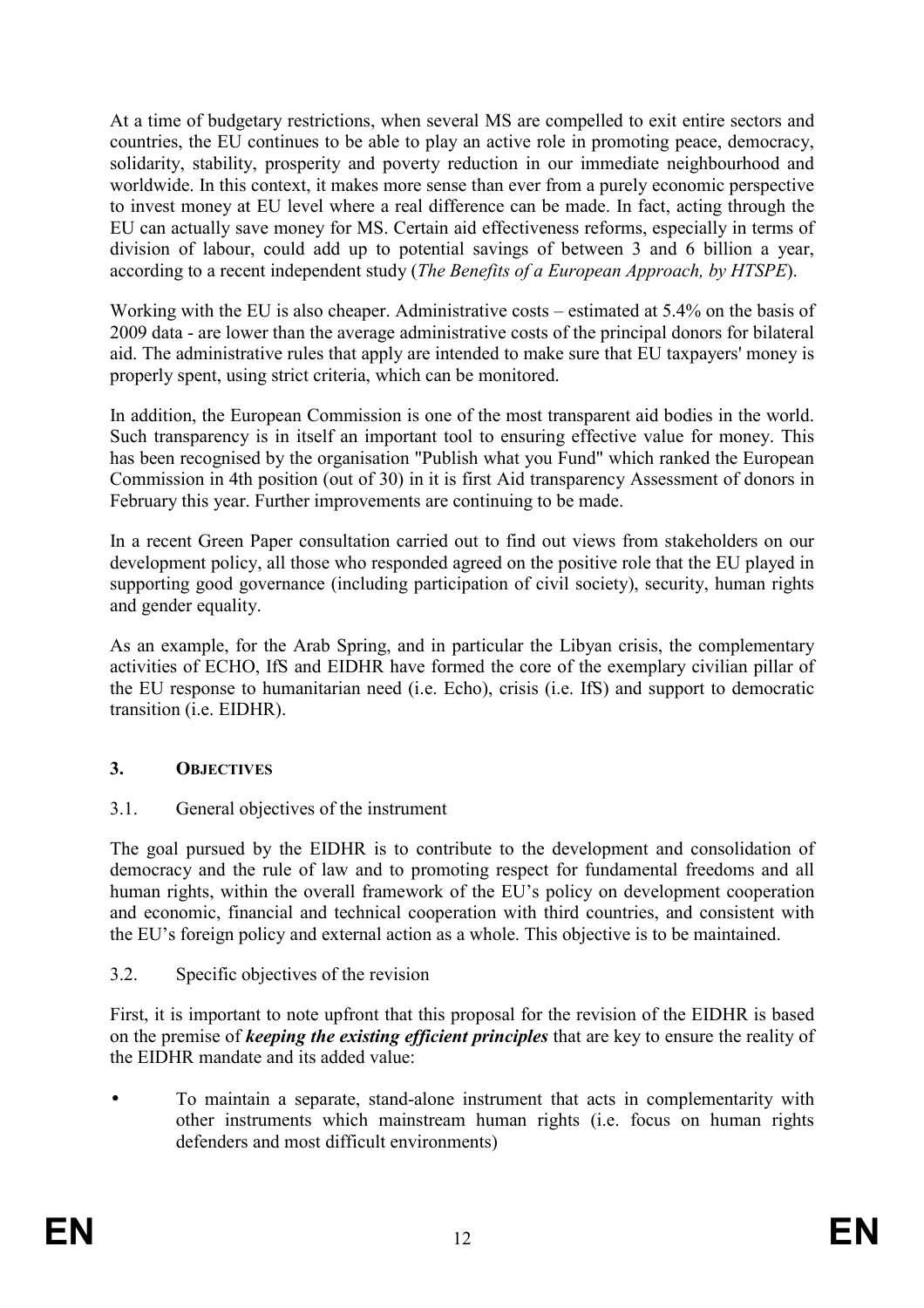- To work autonomously, without host country government consent (i.e. partial EU restricted)
- To maintain a worldwide coverage (i.e. also active in the US or Japan)
- To maintain existing procedural flexibilities (i.e. re-granting, informal partnerships, small grant)
- To keep a strong focus on local activities and CSOs

Indeed, complementarity is the basis for human rights mainstreaming and the EIDHR's leverage effect, working without host country consent is a guarantee to avoid censorship and undue interference in sensitive and difficult environments, worldwide coverage is a reflection of the universalism of human rights and the existing flexibilities are ensuring a minimum potential of reactivity. These principles have been recognised and commended by all stake holders in various consultations and therefore should not be subject to change

The specific objectives of the EIDHR's revision are twofold and pursue the aim to *build a better enabling regulation*

On one hand, to *focus on enabling working axis* serving a scope of activities that stays broad and even enlarged in the currently too weak area of economic and social rights. The future EIDHR would aim at a more operational definition of the objectives of the regulation along four axes of work, representing focused process oriented categories of activities described hereafter in section 3.5 (i.e. geographical/thematic coverage

On the other hand, to *increase the flexibility of the instrument* by applying a full untying of EIDHR funding to restrictive rules of nationality and origin, a condition consistent with its worldwide mandate, and by applying, when appropriate, the procedures of the Instrument for Stability (i.e. direct grants based on concept notes) within a limited funding envelope under the instrument dedicated to the most difficult cases and to emergencies (+/- 20%).

3.3. Consistency with external action priorities

Advocacy and support of democracy and for the respect of human rights are enshrined as primary guiding principles of the EU's external action in Articles 2 V and 21 of the Treaty on European Union. They are also enshrined as a key overarching element in the European Consensus for Development, the new Neighbourhood Policy and in all EU partnerships, the DCI and the EDF. It is also a key criterion for the enlargement process

3.4. Consistency with other EU policies

As a consequence of this clear-cut Treaty mandate, promotion and support of democracy and human rights is to be integrated and mainstreamed in all EU policies

The EIDHR is part of the architecture of different external action financial instruments proposed jointly by the European Commission and the High Representative for CFSP. It complements long term instruments by focussing on CSO activities in the field of democracy and human rights, addressing the most difficult situations, financing EU Election Observation Missions and supporting local, regional and worldwide campaigns on key human rights issues. It is an essential part of the wider external action toolbox to promote and safeguard human rights respect. It also complements the toolbox of crisis management and prevention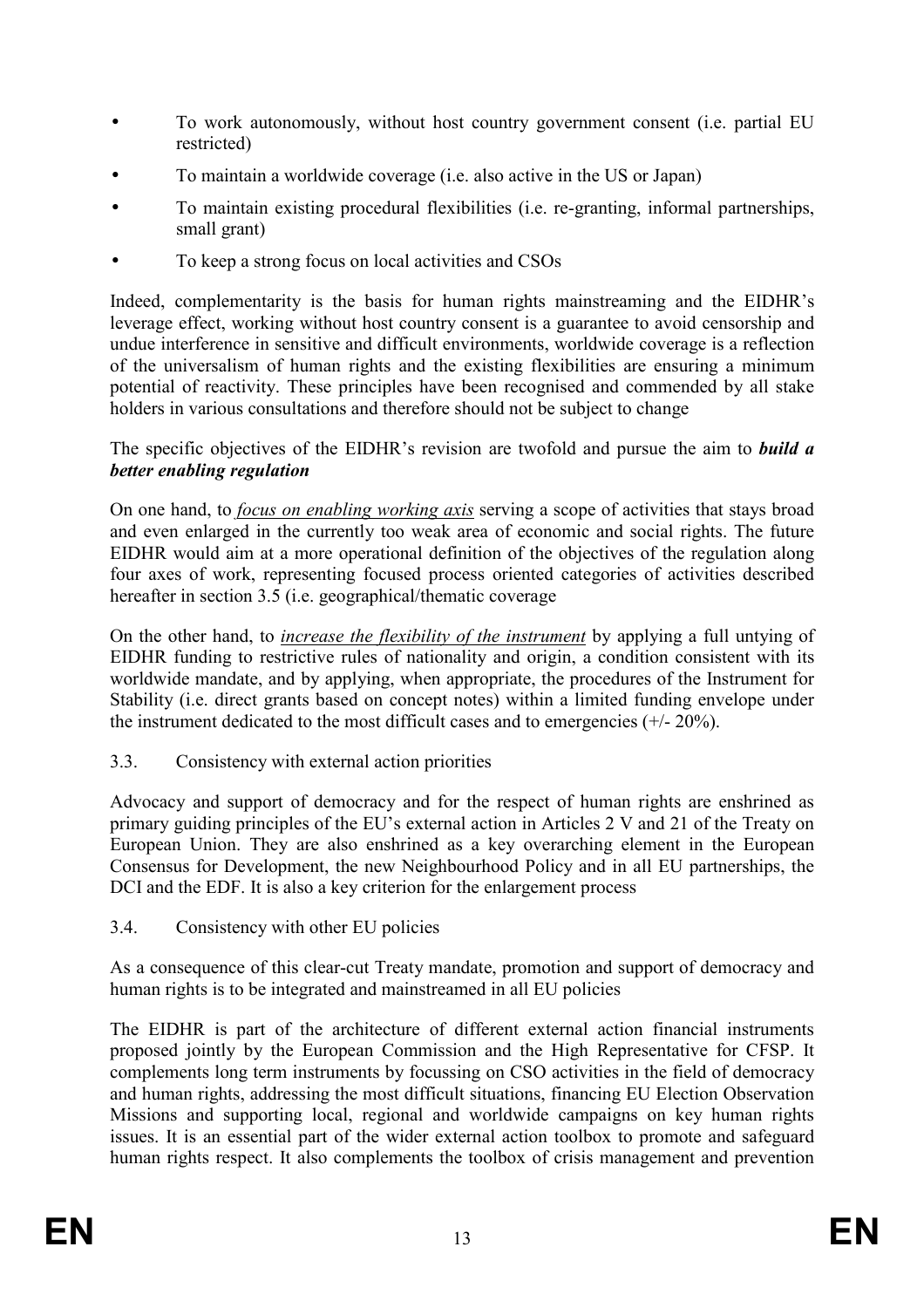alongside with humanitarian aid, CFSP operations and the Instrument for Stability by providing rapid support in cases of urgent human rights violations. It also acts as a link to relief, rehabilitation and development activities by offering the possibility for providing physical and mental rehabilitation and reinsertion to victim of abuses or assist human rights defenders in urgent protection need. As an example, in Libya, the EIDHR will help bring back to schools children that were sheltered by ECHO, offering a democratic curriculum and specific psychological rehabilitations. Later on, the ENPI, will follow and help with more indepth reforms of the education system

It has been essential to ensure on the ground, in a pragmatic manner, the coordination with and a proper division of labour between the EIDHR and other interacting instruments, in particular in the needs assessments phase of cases. Indeed, the EIDHR complements humanitarian aid operations, as refugees and beneficiaries of humanitarian relief are often victims of human rights violations that need to be documented, registered and treated. Strong synergies and mutual reinforcement exist with the Instrument for Stability (e.g. in case of emergencies), Non State Actor line (e.g. support to CSOs), Investing in People Line (e.g. gender and disenfranchised groups) and in the future the new Neighbourhood Civil Society Facility. As an example, in Haiti, in respect of the 2010 general elections, while the IfS provided support to the organisation of elections and the NSA supported civil society capacity, the EIDHR provided EU observation missions, local domestic observation as well as protection against human rights Abuses.

# 3.5. Geographical/thematic coverage

The EIDHR should continue to have a worldwide geographical coverage, outside of the EU, and be able to act potentially in any region or country of the world. While the thematic coverage of the future EIDHR should remain wide, it would focus on four enabling axis

thematic campaigns, mixing advocacy and field operations for major issues (e.g. international justice) and addressing serious violations of rights (e.g. torture, death penalty, discrimination, etc..), as well as providing core support to key actors and related civic education;

targeted support to the development of thriving civil societies, empowering it in its quest for and defence of democracy and human rights and to their specific role as actors for positive change;

reinforced capacity for the EU to be able to react quickly to human rights urgencies and establishment of a comprehensive EU Human Rights Defender mechanism;

strengthened and better integrated approach to democratic cycles, through election observation and other types of support to democratic and electoral processes;

Further details, sub-objectives and targets (i.e. which funding envelope for which major issue) will be determined in the multi-annual strategies and/or annual action plans. They will also take account of the priority setting under the Human Rights Country Strategies currently under elaboration and validation.

The case of the EU Election Observation Missions (EU EOMs) is peculiar in terms of geographical coverage. Indeed, EU EOMs do not take place in the countries of the OSCE membership (including the EU's own Member States). This is a measure of division of labour and sound financial approach, as the OSCE is already organizing its own election observation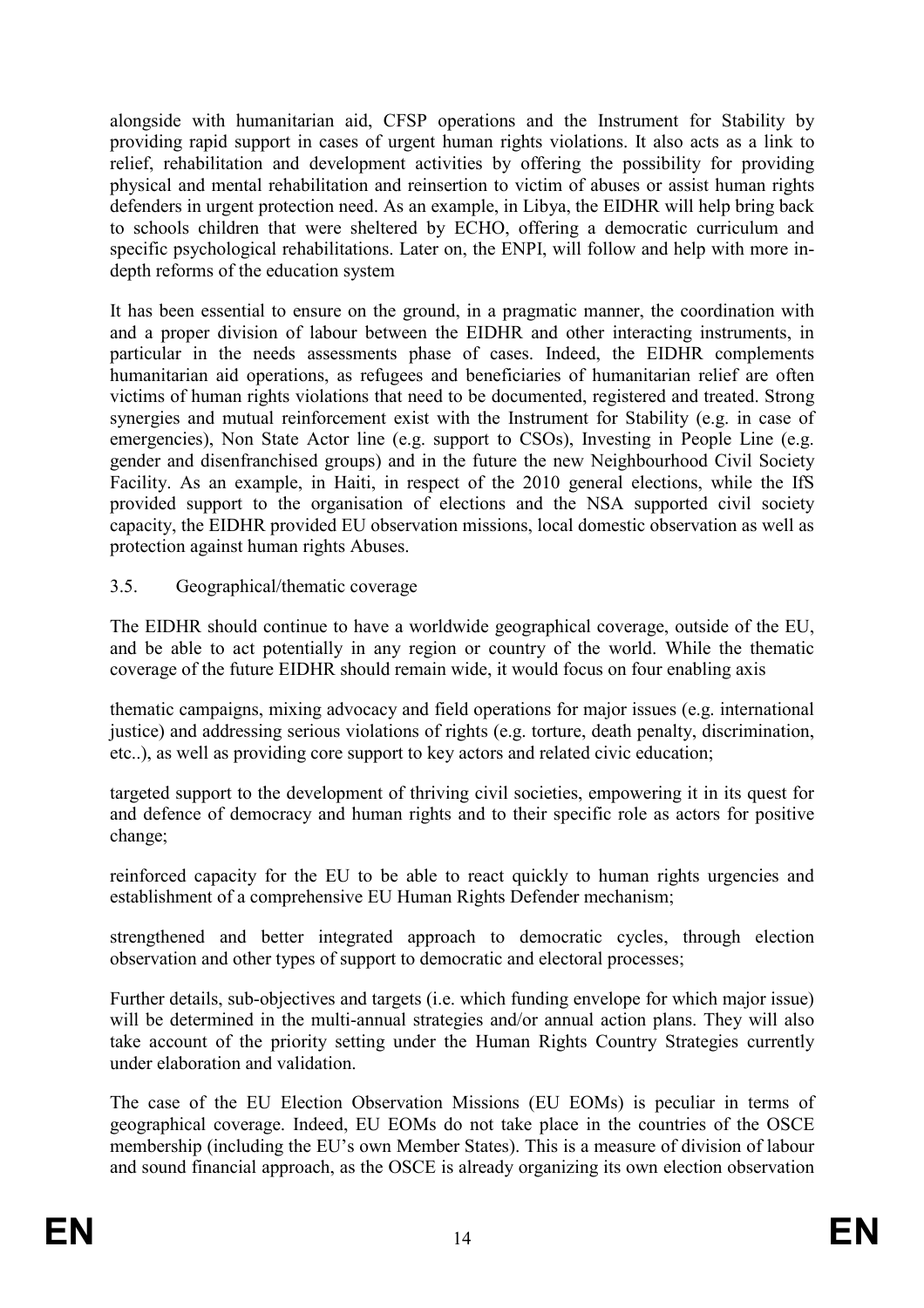missions, with a methodology compatible with that for EU EOMs (the OSCE has endorsed the same Declaration of Principles for International Election Observation as the EU) and with the financial support of EU Member States. That is why it is not envisaged at this stage to change this peculiar geographical coverage of EU EOMs.

# **4. POLICY OPTIOS**

While the comparative advantage of the EIDHR as such does not seem controversial at EU level, it is essential to base the future instrument on lessons learnt. This implies, on the one hand, to keep the proven added value and recognised working principles and specificities of the EIDHR. It also implies, on the other hand, to introduce amendments and changes to the delivery mechanisms of the instrument, in order to further improve its reactivity, flexibility and impact on the ground.

4.1. Option  $0 - No$  regulation

One could envisage cancelling the EIDHR and decide either not to address democracy and human rights or to mainstream relevant activities within other instruments.

4.2. Option 1 - No change to the existing regulation

The EIDHR would remain the same in terms of its geographical and thematic scope, its objectives and its operational principles. The proposed increase of the budget allocation will allow to catch up with inflation since 2007 (14%) and to conduct more operations.

4.3. Option 2 - Building a better enabling regulation

While the option to table an entirely new instrument is not proposed, the second option put forward is to aim at an amended EIDHR regulation reflecting lessons learnt and the various changes proposed. This revision would target the establishment of a better enabling and more process oriented regulation, entailing 5 sub-options to be discussed.

#### *Sub-option 1 – Focussing on enabling working tools axis*

Built as a better enabling regulation, the question is whether the approach should be to keep the existing regulation and introduce change in strategies and practices or whether to revise the instrument and introduce changes to help focus it on its four different windows:

- thematic campaigns, mixing advocacy and field operations for major issues(e.g. international justice) and addressing serious violations of rights (e.g. torture, death penalty, discrimination, etc..), as well as providing core support to key actors and related civic education;
- targeted support to the development of thriving civil societies empowering it in its quest for and defence of democracy and human rights and to their specific role as actors for positive change;
- reinforced capacity for the EU to be able to react quickly to human rights urgencies and establishment of a comprehensive EU Human Rights Defender mechanism;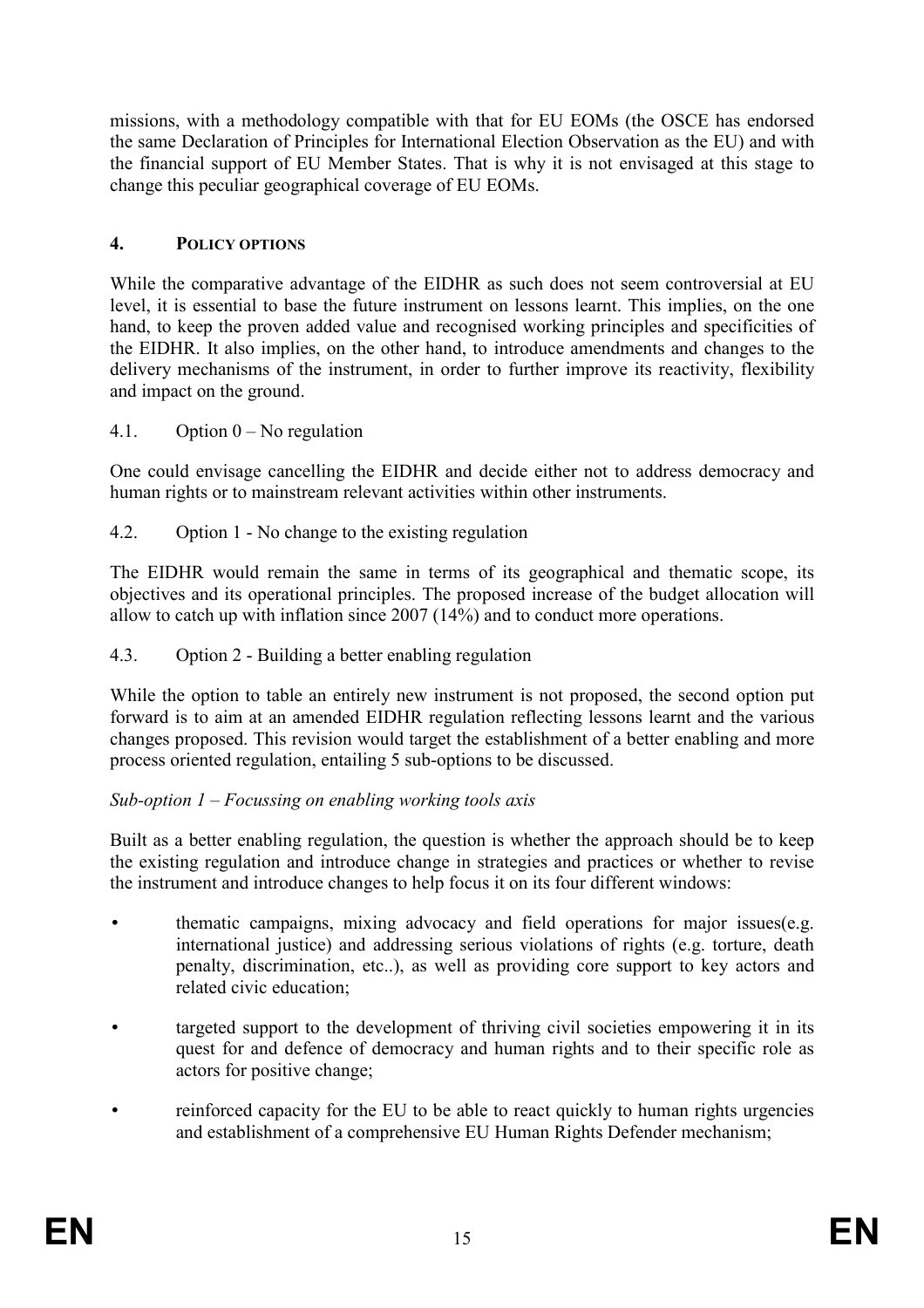strengthened and better integrated approach to democratic cycles, through election observation and other types of support to democratic and electoral processes;

# *Sub-option 2 – Maintaining the insertion of EU Elections Observation Missions (EOMs)*

EU Election Observation Missions have always formed a relevant and important part of the EIDHR activities. The question has been raised about their potential insertion into the Instrument for Stability or in geographical instruments and relevant country financial envelopes.

### *Sub-option 3* – Maintaining t*he exclusion of political parties*

The direct funding of political parties is prohibited in the current regulation. Regular requests by political parties and/or affiliated bodies to lift this prohibition have been received.

### *Sub-option 4 – Further untying*

The instrument applies the common level of untying for EU instruments. The question has been raised whether it is coherent with the EIDHR worldwide mandate *Sub-option 5 - Add new flexibilities for most difficult countries/situations.* 

The question has arisen whether a limited (in terms of amount) use of the direct award of grants as practiced by the IfS could be applied, if appropriate, to the most difficult countries/situations and cases of urgency.

#### **5. AALYSIS OF IMPACTS**

5.1. Likely economic, social and environmental impacts of each of the options

The promotion of democracy and human rights has a direct economic, social and environmental impact, which is extremely difficult to quantify. Nevertheless, improvements of an individual's situation in terms of human rights and democratic participation certainly have a direct impact on his/her economic and social life, as well as on the likelihood of better environmental protection measures being taken.

Indeed, supporting activists or human rights defenders involved in the defence of economic, social or environmental rights has a strong impact locally and also generates political pressure on governments to observe the commitments made by a given country in these areas, therefore tending to improve the situation in this regard.

The various options have different qualitative impacts.

One can expect that many stakeholders would view option 0 (no regulation) as a renouncement by the EU of promoting its own core values and relevant international standards. It will certainly have a very negative impact in terms of the EU's image both at home and on the international scene.

While option 1 (no change) will allow for the existing economies of scale of a self-standing instrument, it will miss those resulting from the proposed rationalisation of the process and its improved rapidity through additional flexibility (option 2). Indeed, a faster and more reactive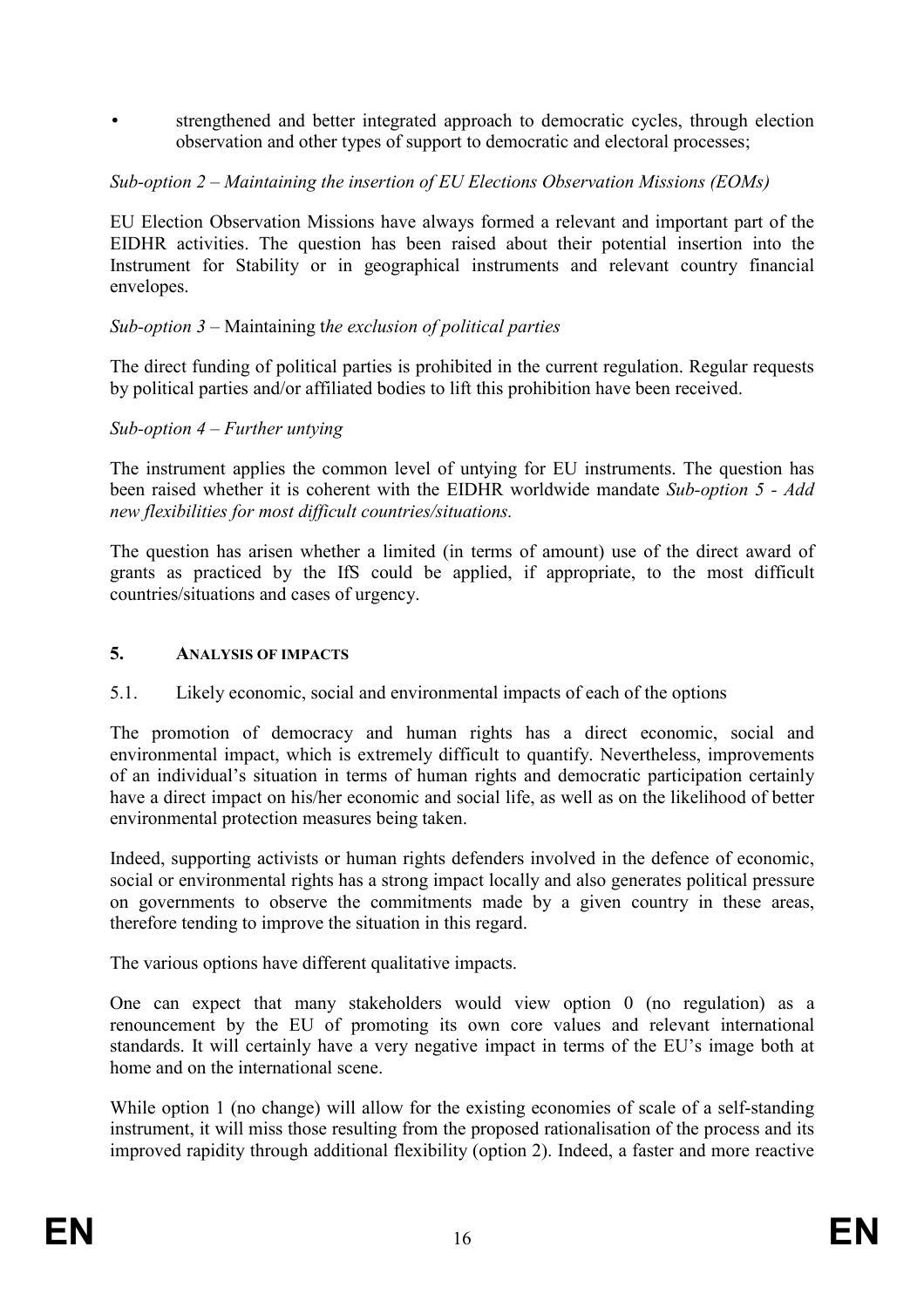mechanism can make a difference when saving the life of a victim is a question of days or even hours.

5.2. Include impacts on external action, in particular on Policy Coherence for Development

The integration of democracy and human rights activities within other instruments (option 0) will allow a direct integration with other policies. However, it will certainly reduce the profile of the EU's human rights and democracy support, as well as risk to create incoherencies of action between regions and thematic areas and lead to diverging or double standards.

A revision limited to an increased EIDHR budget (option 1) will allow to respond better to requests, in particular those emerging from EU delegations in the field that are well placed to assess the field reality and coherence on the ground. It will not allow benefiting from other possible improvements.

An improved EIDHR (option 2) will allow to better impact on the other policies. It will help further ensure the Policy Coherence for Development as there is no development without rights and no rights without development.

5.3. Impact in terms of management / implementation modalities

An increased EIDHR budget will impose additional managerial constraints if it is not accompanied by additional flexibility. A part of the financial envelope will have to be earmarked for support expenditure which should follow the percentage of the operational credit increase.

An improved EIDHR and/or faster and more flexible implementing modalities as proposed in 4.2 (option 2) will allow reducing transaction costs of implementation while increasing the impact and therefore the instrument's value for money. It will also allow for faster delivery in an area where often, timing is of the essence for a positive result.

# **6. COMPARIG THE OPTIOS**

- 6.1. Weighting of positive and negative impacts per option
- *6.1.1. Option 0 (2o regulation)*

Not having a specific regulation on democracy and human rights will imply either that the EU will not undertake the activities previously conducted within the scope of the instrument, or that these activities will have to be mainstreamed within other instruments.

Cancelling existing activities out of the EU portfolio will greatly endanger the EU's standing and leadership in the field of human rights and democracy and its capacity to underpin its policy dialogues with concrete operations. Moreover, it will result in thousands of persons across the world, either human rights activists or victims of abuses, being without means and protection while often in precarious situations or even sometimes in lethal danger.

The inclusion of democracy and human rights activities within other instruments (EFF, ENPI or DCI) could be seen as a positive sign of mainstreaming. Nevertheless, the suppression of a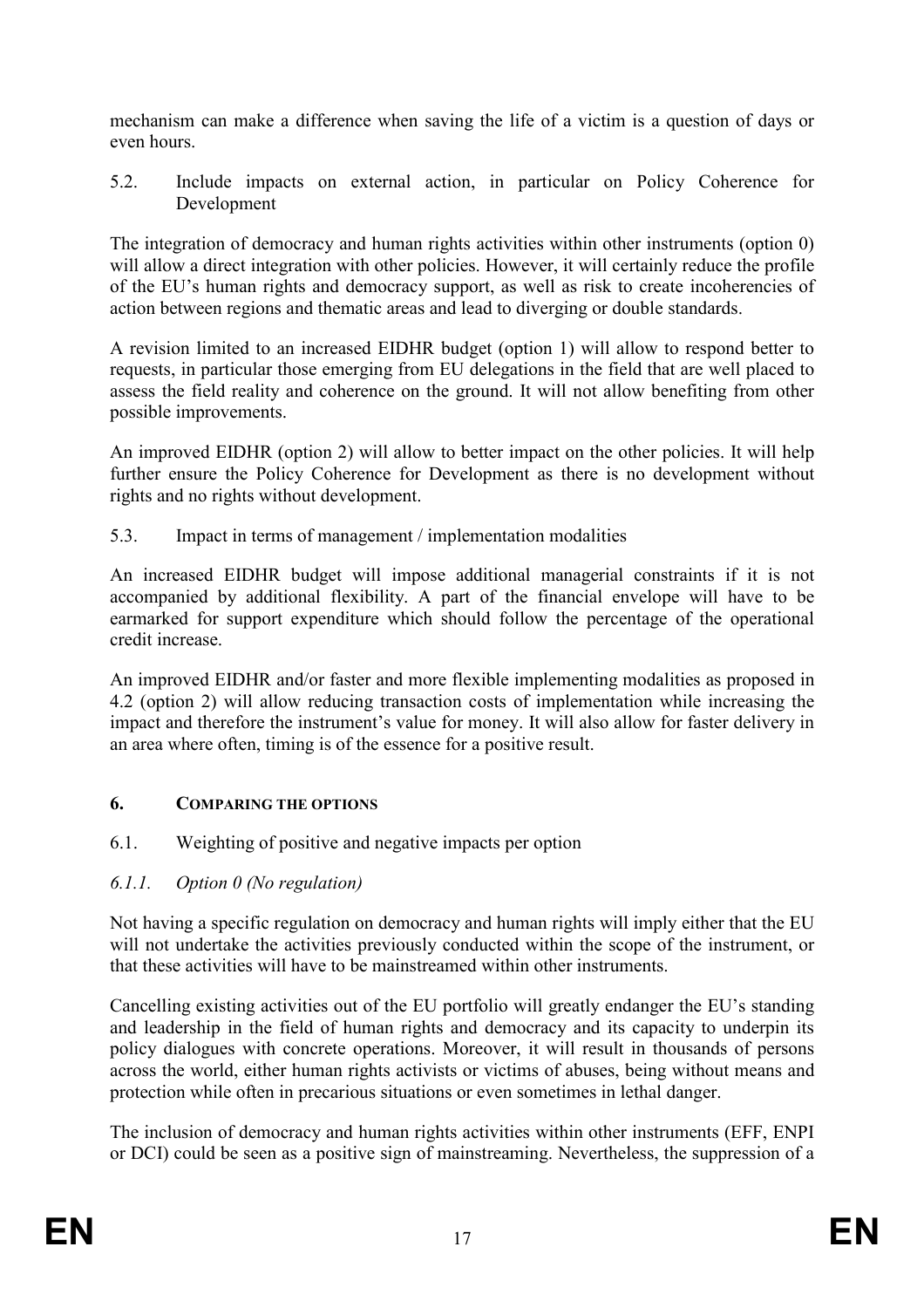self standing instrument will lead to the abolition of the specific, valuable working principles, such as the absence of consent of the host country or targeting civil society actors. Therefore this option will impede most activities and reduce the delivery to the easiest or show case activities. It will lower efficiency of operational delivery (e.g. reduced geographical scope, lower economies of scales, higher cost) and create certainly a strong loss of visibility and positive reputation (i.e. secondary rather than complementary).

# *6.1.2. Option 1 (2o change)*

The option of no change would result in activities remaining strictly in the framework of the existing EIDHR Regulation.

This option would ensure the continuity of the instrument, as well as an improved understanding (through an effect of repetition) of its activities. It would maintain the good principles of the existing EDIHR. It would also maintain the EU as one of the biggest donors in the field of human rights and democracy.

While this option would allow maintaining the performing existing instrument, it would not allow facing new challenges adequately, correcting lessons learnt and answering new demands.

# *6.1.3. Option 2 (Revised regulation)*

# *Sub-option 1 - Focussing on enabling working tools axis*

Built as a better enabling regulation, the revised instrument set up as a process oriented tool would focus on the four different windows set out under point 4.3.

The four categories discussed above correspond roughly to the type of activities that are delivered by the current EIDHR. However, adapting the delivery mechanisms will allow for improved efficiency and impact on the ground. Two major changes are needed. First the update of several articles to insert in the regulation various enhanced flexibilities developed in the new Financial Regulation, as well as several modalities allowing, in accordance with the EU commitment on aid effectiveness, to improve joint activities and programming with the Member States and other donors. Second, to adapt specific flexibilities for the most difficult cases as described in sub-option 5. Due to the highly sensitive nature of the issue (i.e. most difficult countries are high on the EU diplomatic agenda) this additional enabling flexibility is presented as an independent option.

# *Sub-option 2 – Maintaining the insertion of EU Elections Observation Missions (EOMs)*

The coherence between EOMs, diplomatic agendas and long term engagement with partner countries might benefit from the insertion of EOMs in the concerned country's envelope within geographical instrument.

The insertion of EOMs within the Instrument for Stability could allow enhancing the deployment of EOM in post-conflict or quasi conflict situation and its link as a tool to address crisis agendas or negotiations for transition.

Nevertheless, EOMs are a flagship of the EU external action and their current methodology and the independence of the EIDHR as the financing basis guarantee in turn the EOM's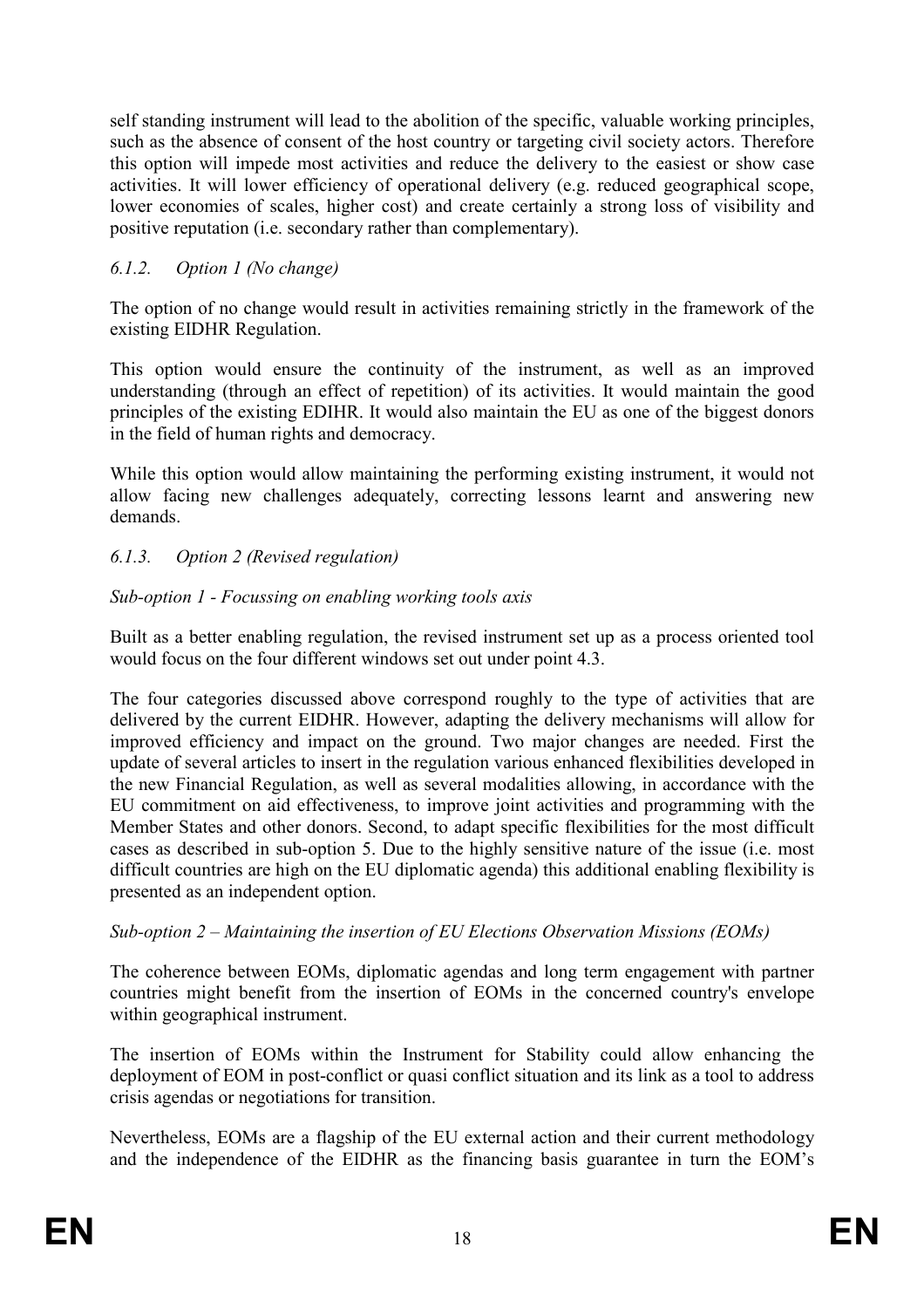independence and their high degree of credibility. This makes them an important tool in bbuilding confidence in and enhancing the reliability and transparency of democratic electoral processes, detached from any political agenda (i.e. almost an evaluation of the electoral situation and related democratic processes).

It is proposed to maintain the existing insertion of the EOMs as an important pillar of the EIDHR. The question has been also been discussed in the IfS Impact Assessment and the potential options for its revision, with similar conclusions and reasoning.

# *Sub-option 3 - The exclusion of political parties*

Political parties are essential actors of the democratic cycle and real actors of change and of a grass root democracy. The direct funding of political parties, despite their role as important actors of the civil society is currently prohibited by the existing instrument. Allowing them as potential beneficiaries of the EIDHR would include a key category of actor that is excluded and might meet the agreement of parts of the Members of the European Parliament. However, this exclusion was carefully thought through and agreed by the EU as a guarantee for the non– partisan approach pursued by the Union under the EIDHR. Until this approach is not changed, the insertion of political parties as direct beneficiaries would be in contradiction with this principle.

The recent announcement of the envisaged set up of a European Endowment for Democracy potentially focussing precisely on political parties, society and actors, detached from the non partisan principle under which the EIDHR works, also calls for not duplicating in this direction.

It is recommended for this exclusion to be maintained. It is important to note that this does not exclude activities targeting political parties in a non-partisan manner (such as democracy related training), but direct party funding should be excluded. By contrast, the eligibility of independent political foundations would remain unaffected by this exclusion, in line with the current regulation.

#### *Sub-option 4 – Further untying*

The proposal for the Future Basic Acts aims at a further gradual untying of aid to the rules of origin and /or nationality corresponding to the EU political commitments made at this point in time. The worldwide nature of the EIDHR calls a full untying of aid, as was the case already for the preceding European Initiative on Democracy and Human Rights. It has imposed a constant use of the derogation measures allowed in the regulation to further untie the EIDHR resources. Cases are recurrent such as campaigns against death penalty in USA or Japan, use of Switzerland based international NGOs, or projects by diaspora groups that fled highly repressive countries to non EU countries.

Therefore, regular activities impose derogations to the existing rules on rule of origin and nationality. The adoption or not of the complete untying of the regulation does not have a direct impact on the derogation possibilities that exit and are regularly used. It would have an impact on the administrative cost of projects and allow reducing red tape, representing a direct gain of resources. While the previous European Initiative on Democracy and Human Rights was already fully untied, this would represent a precedent for the entire EU assistance.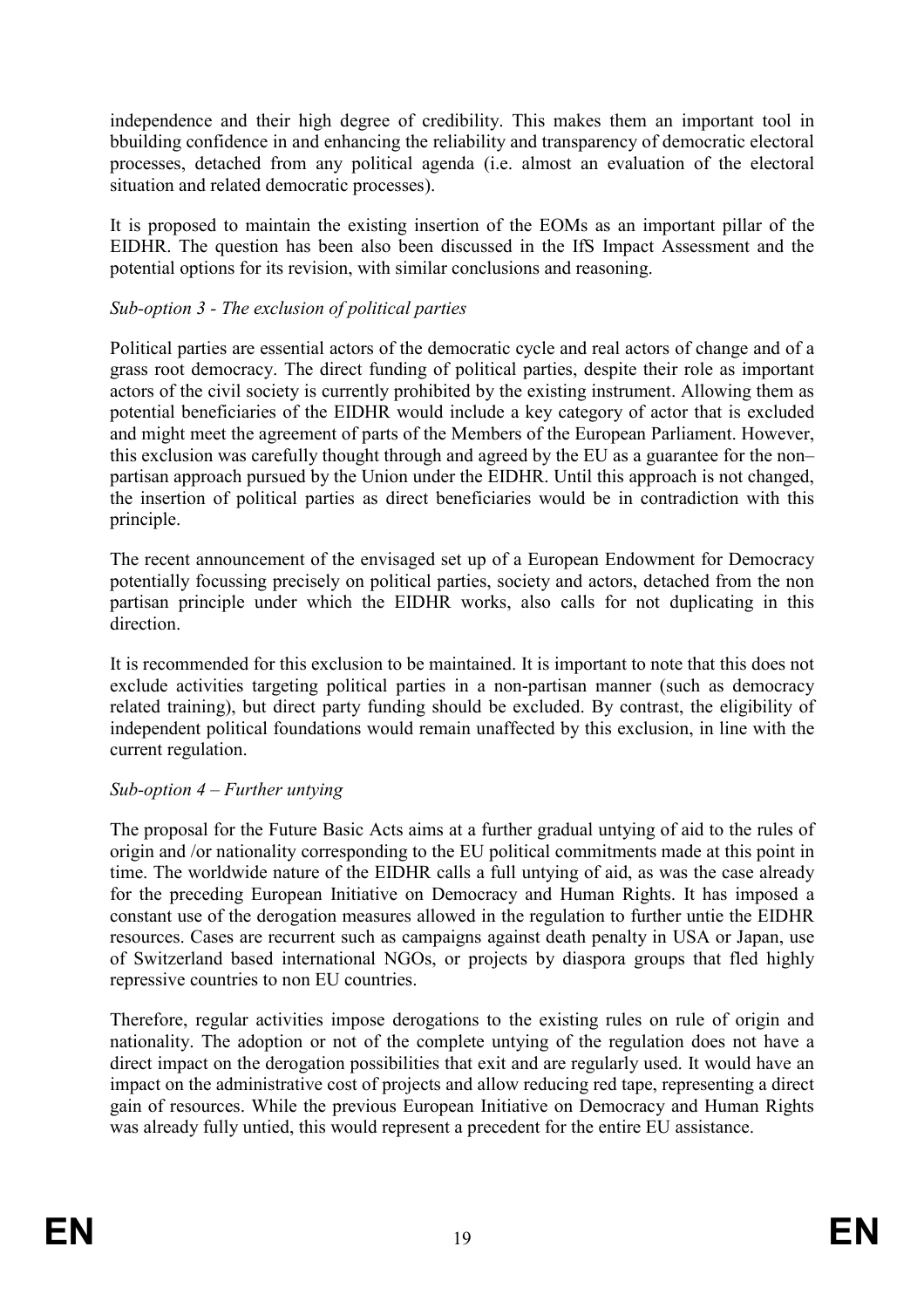In accordance with the aim of the two EU regulations on the untying of aid, it is recommended that the future EIDHR is fully untied and the eligibility of project exclusively based on the balance between their relevance, quality and price.

# *Sub-option 5 - Add new flexibilities for most difficult countries/situations.*

The necessity to increase the flexibility of the instrument is important in order to gain additional reactivity in the toughest cases and in situations of urgency. Indeed, the possibility to award direct grants on the basis of needs assessment missions and practical concept notes as the basis for an informed decision, without using a formal tendering process or call for proposals for amounts up to 2 millions  $\epsilon$  (i.e. IfS procedures), would lead to a real capacity gain of fast reactivity in relevant cases of human rights urgencies. It would also allow mitigating the situation of the most difficult countries where open calls for proposals are incompatible with the repressive nature of the regime.

On the other hand, such a facility could undermine the demand driven nature and NGO owned aspect of the projects. It could also create tension on the non competitive nature of the award and favour certain types of NGOs.

It is therefore proposed that only a limited part of the EIDHR funds, dedicated to most difficult situations/countries and/or human rights defenders in urgent protection need, would benefit from the possibility to award direct grants in a non-publicised manner applying a similar methodology as that used for the Instrument for Stability. This would represent +/- 20% of the EIDHR activities.

### 6.2. Highlight trade-offs and synergies associated with the options

The zero option (no regulation) will integrate Human Rights activities within other instruments as a positive sign of mainstreaming. Nevertheless, the abolition of a self standing instrument will suppress specific working principles, such as the absence of host country consent, thereby impeding most activities and reducing the delivery to easiest or show case activities. It will lower efficiency of operational delivery (e.g. reduced geographical scope, lower economies of scales, higher cost) and create certainly a strong visibility issue (i.e. secondary rather than complementary).

The first option (no change) maintains the key elements of an EIDHR added value i.e. its working principles. It will allow benefiting from a rolling experience and helping outreach through a cumulative identification over the year. It will avoid cost of reform and focus on day to day improvements. On the other hand it will not allow addressing the identified drivers of problem in a structural manner.

The second option (enabling regulation), while keeping the existing added values, will allow for a faster reaction and reactivity, in particular to important crisis and cases of violations. It is nevertheless important that the Instrument remains involved in long term support and in depth activities that have grass root level impact and a lasting effect and does not focus exclusively on day to day crisis management. Increased coordination with humanitarian aid operations and the Instrument for Stability will have to be set up.

#### 6.3. Preferred option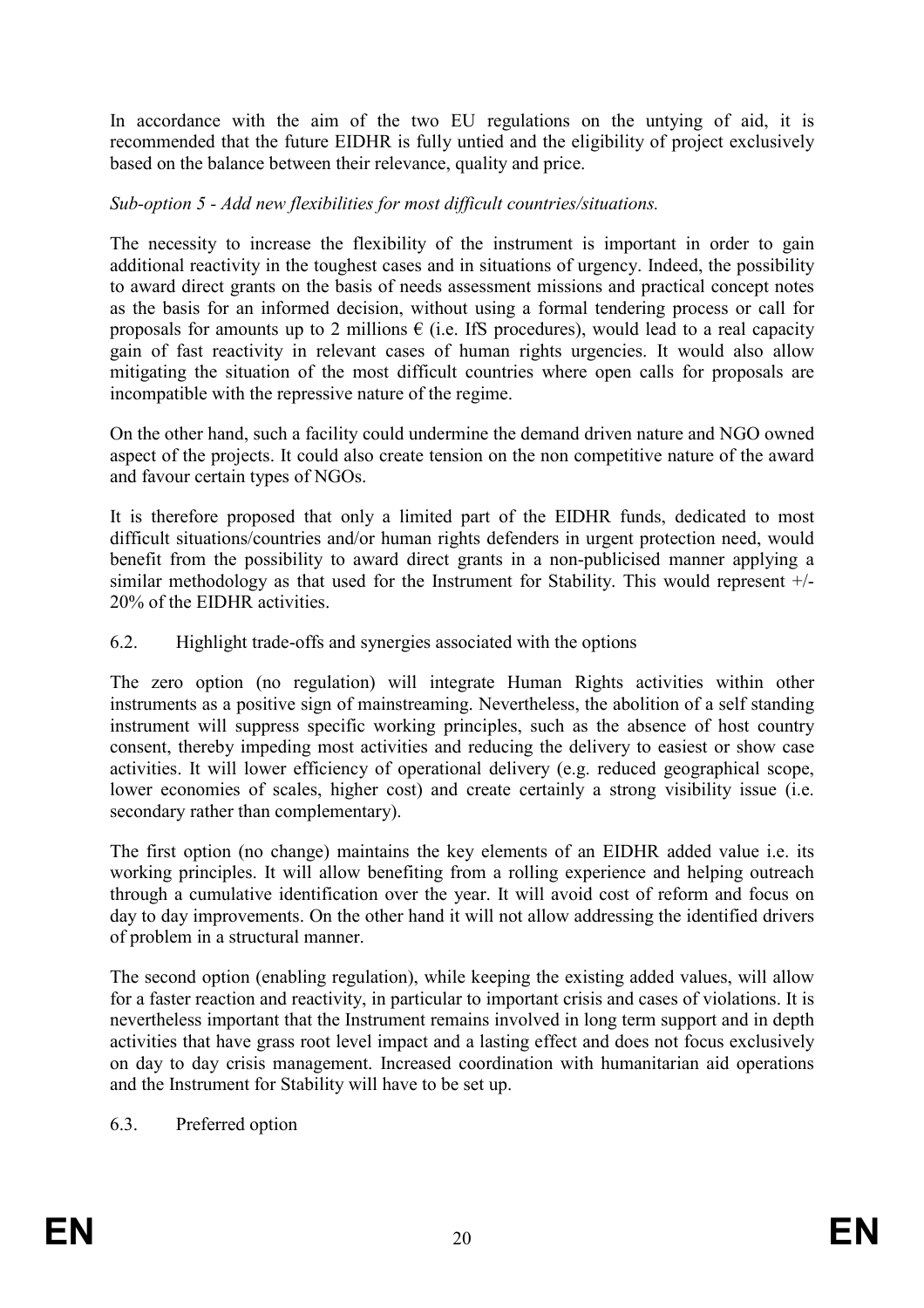It is proposed to build on the solid foundations that have been developed and recognised and to maintain the core principles of the instrument while amending its priorities, simplifying procedures and delivery and further strengthening its efficiency and reactivity. The positive adoption of the second option is therefore proposed with the application of its 5 sub options.

### 7. **MONITORING AND EVALUATION**

7.1. Core indicators of progress towards objectives

The EIDHR is an enabling Regulation establishing the essential elements and the basis for the EU intervention. The exact actions are defined, first, through the Strategy Papers and subsequently through the annual action programmes detailing the activities to be carried out by the EU, including the objectives pursued by the actions in question and the expected results. Specific indicators are fixed at that moment, having in mind the particularities of the action in question.

The implementation of these actions complies with performance-based management. Performance based management serves several purposes:

- making the most of limited resources;
- improving decision making processes and decisions;
- achieving transparency and accountability.

However, the field of human rights and democracy is complex. What matters about performance in this field cannot be captured in one or even a dozen performance measures. Yet these are important tools designed to bolster improvements in planning, risk management and accountability. Good quality information enables people to participate in programmes, and equips managers to drive improvement.

The objective of identifying indicators for democracy and human rights projects is to improve the management of projects by measuring their impact and the extent to which the impact of specific projects can be linked to overall changes in the situation of Democracy and Human Rights in a country.

Indicators are an important tool for signposting objectives and measuring their attainment in all parts of project management. They describe the project's objectives in terms of quantity, quality, target group(s), time, and place. They are the operational description of the overall objectives of a project, its specific objective, and its results, activities and resources.

An indicator is a measure that helps 'answer the question of how much, or whether, progress is being made toward a certain objective'. It measures the performance of a specific program by comparing actual results with expected results. It does not answer the question of why progress is or is not being made. A good indicator should relate closely to a desirable change defined as an objective, of which it is a manifestation; be verifiable within acceptable costs; be linked to a timeframe, target group, and geographical or institutional.

#### *Intended results*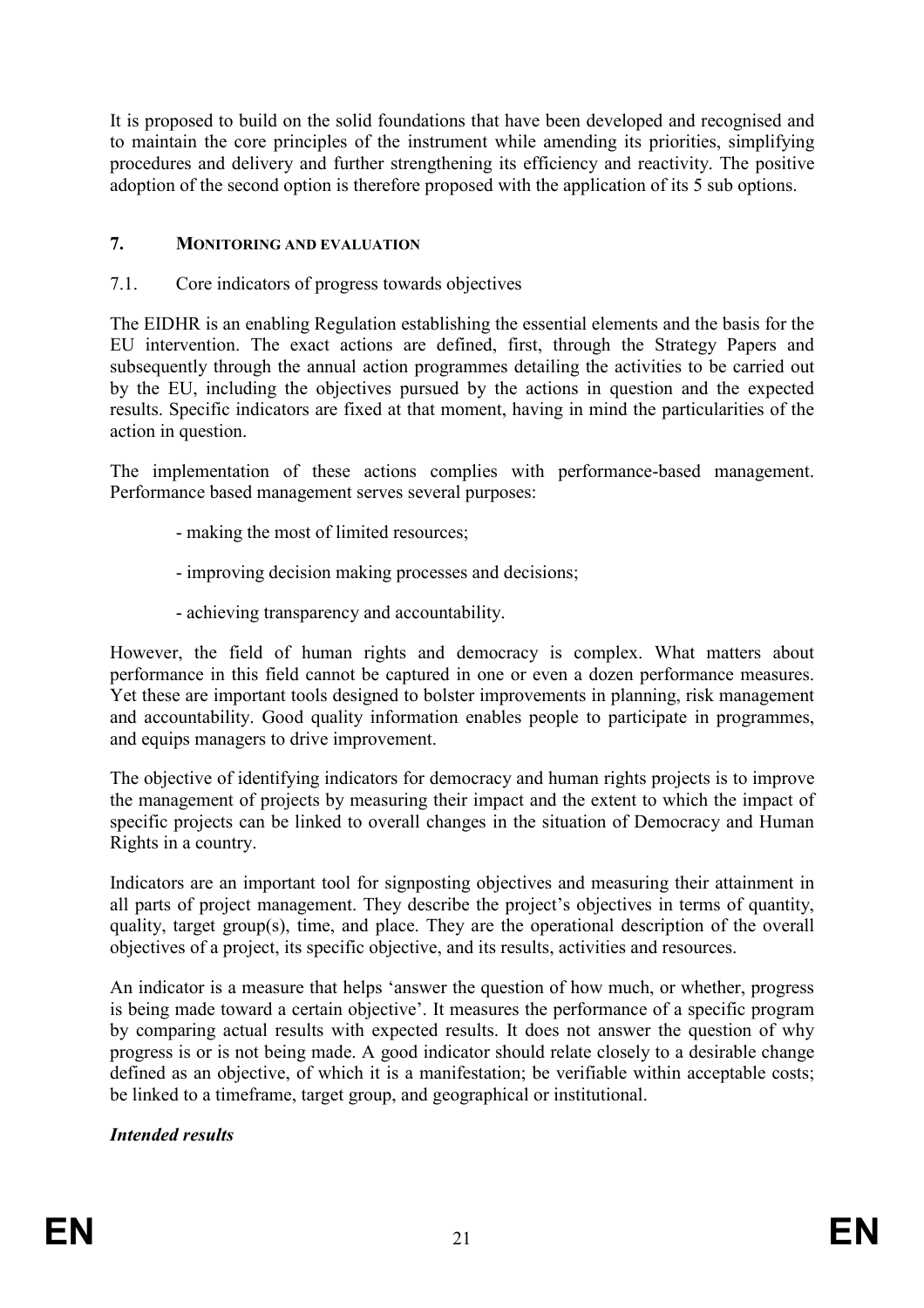To support tangible results in the promotion and support of democracy and human rights worldwide.

# *Main expenditure related outputs*

Timely launch of project, including fast reaction mechanism for urgent cases of violation and human rights defenders. Timely follow-up, addendum, payment and closing.

# *Indicators of results*

The structure of the EIDHR into four axes of work, each with specific objectives, has been described above. Each project implementing these campaigns will fine-tune indicators such as the following:

- (1) Number of campaigns launched, including number of advocacies, number of international conventions ratification, number of specific field operations Number of citizens, professionals and students trained,
- (2) Number of key actors supported,
- (3) Number of civil society project conducted, at global and at local level,
- (4) Number of Human Rights Defender cases followed,
- (5) Number of projects in most difficult countries and situations,
- (6) Number of electoral process and democratic cycles supported, observed, and followed.
- 7.2. Outline for monitoring and evaluation arrangements

The European Commission's Monitoring and Evaluation systems are increasingly focussed on results. They involve internal staff as well as external expertise.

Task Managers in Delegations and Headquarters continuously monitor the implementation of projects and programmes in various ways, including wherever possible through field visits. Monitoring provides valuable information on progress; it helps managers to identify actual and potential bottlenecks, and to take corrective action.

External, independent experts are contracted to assess the performance of EU external actions through three different systems. These assessments contribute to accountability, and to the improvement of ongoing interventions; they also draw lessons from past experience to inform future policies and actions. The tools all use the internationally-recognised OECD-DAC evaluation criteria including (potential) impact.

Firstly, at the project level, the Headquarters-managed Results Oriented Monitoring (ROM) system provides a brief, focused snapshot of the quality of a sample of interventions. Using a highly structured, standardised methodology, independent ROM experts attribute grades which highlight the strengths and weaknesses of the project and give recommendations on how to improve effectiveness.